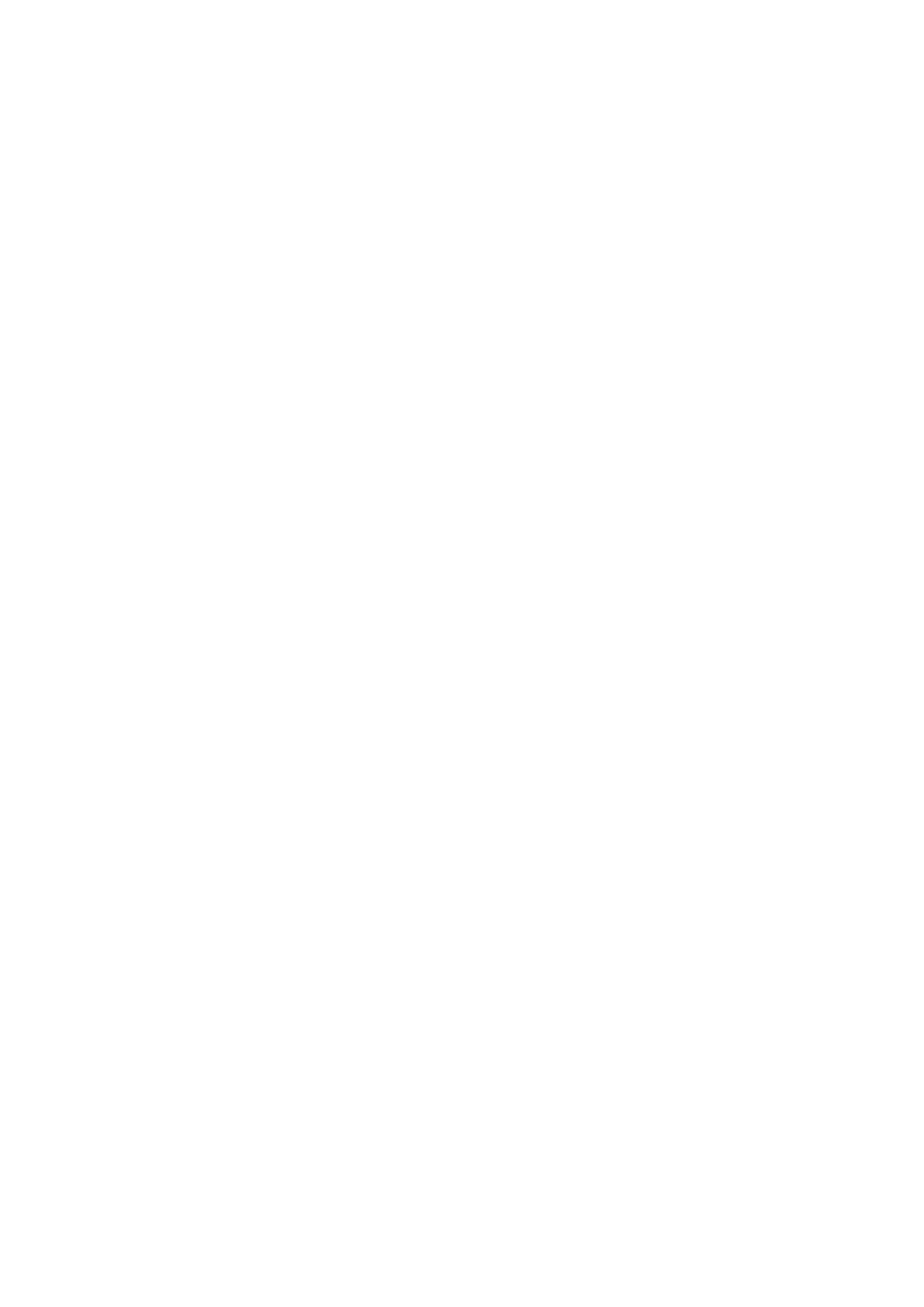# **Contents**

| <b>Section</b> |                                                                                    | Page |
|----------------|------------------------------------------------------------------------------------|------|
| 1              | The relationship between mobile termination rates, market share<br>and competition |      |
| Annex          |                                                                                    | Page |
| $\mathbf{1}$   | Responding to this consultation                                                    | 14   |
| $\overline{2}$ | Ofcom's consultation principles                                                    | 16   |
| 3              | Consultation response cover sheet                                                  | 17   |
| 4              | Description of Ofcom's spreadsheet model                                           | 19   |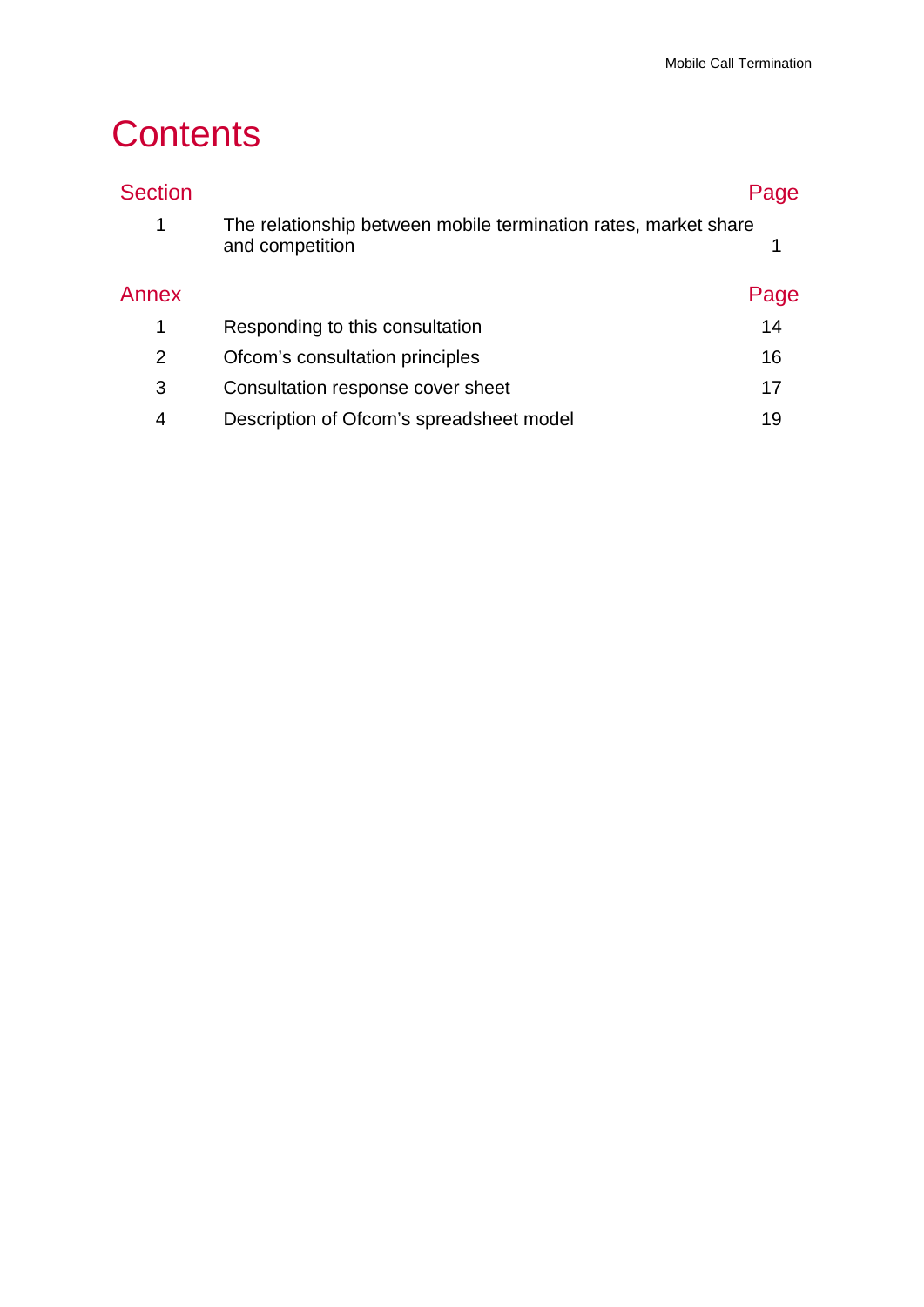### **Section 1**

# The relationship between mobile termination rates, market share and competition

# **Introduction**

- 1.1 This consultation supplements our consultation published on 1 April 2010 (the 'April 2010 consultation') $1$  as part of our review of the markets in which mobile call termination (MCT) on individual mobile networks is supplied in the UK. $<sup>2</sup>$ </sup>
- 1.2 In the April 2010 consultation, we defined markets for MCT on individual mobile networks and proposed rules addressing the significant market power of mobile communications providers (MCPs) supplying MCT. Those proposed rules included:
	- 1.2.1 On the four national MCPs, a charge control on MCT. We proposed that the charge control should require mobile termination rates (MTRs) to fall to the long-run incremental cost of providing MCT to third parties (i.e. pure LRIC); and
	- 1.2.2 On other MCPs, a requirement to provide MCT on fair and reasonable terms.
- 1.3 In proposing to adopt pure LRIC, we considered what outcomes were likely to be best overall for consumers. In making any final decision, we will also take utmost account of the *European Commission Recommendation on the Regulatory Treatment of Fixed and Mobile Termination Rates in the EU* (the EC Recommendation).3
- 1.4 In assessing whether to adopt pure LRIC, we considered four factors:
	- 1.4.1 economic efficiency;
	- 1.4.2 effect on competition;
	- 1.4.3 distributional effects on consumers; and
	- 1.4.4 commercial and regulatory consequences.
- 1.5 We conducted a consultation on our proposals, and our assessment of these four factors. We also obtained relevant data from communications providers. This supplemental consultation asks an additional question to assist us in our consideration of the competitive impact (1.4.2) of our proposals.

 $\overline{a}$ 

<sup>1</sup> http://stakeholders.ofcom.org.uk/consultations/wmctr/ <sup>2</sup>

<sup>&</sup>lt;sup>2</sup> When fixed and mobile providers offer their customers the ability to call UK mobile numbers, they pay mobile communications providers a wholesale charge to complete those calls. The rates that providers pay are called 'mobile call termination' (MCT) charges or more commonly 'mobile termination rates' (MTRs).

<sup>3</sup> Recommendation of 7 May 2009 on the *Regulatory Treatment of Fixed and Mobile Termination Rates in the EU* (2009/396/EC)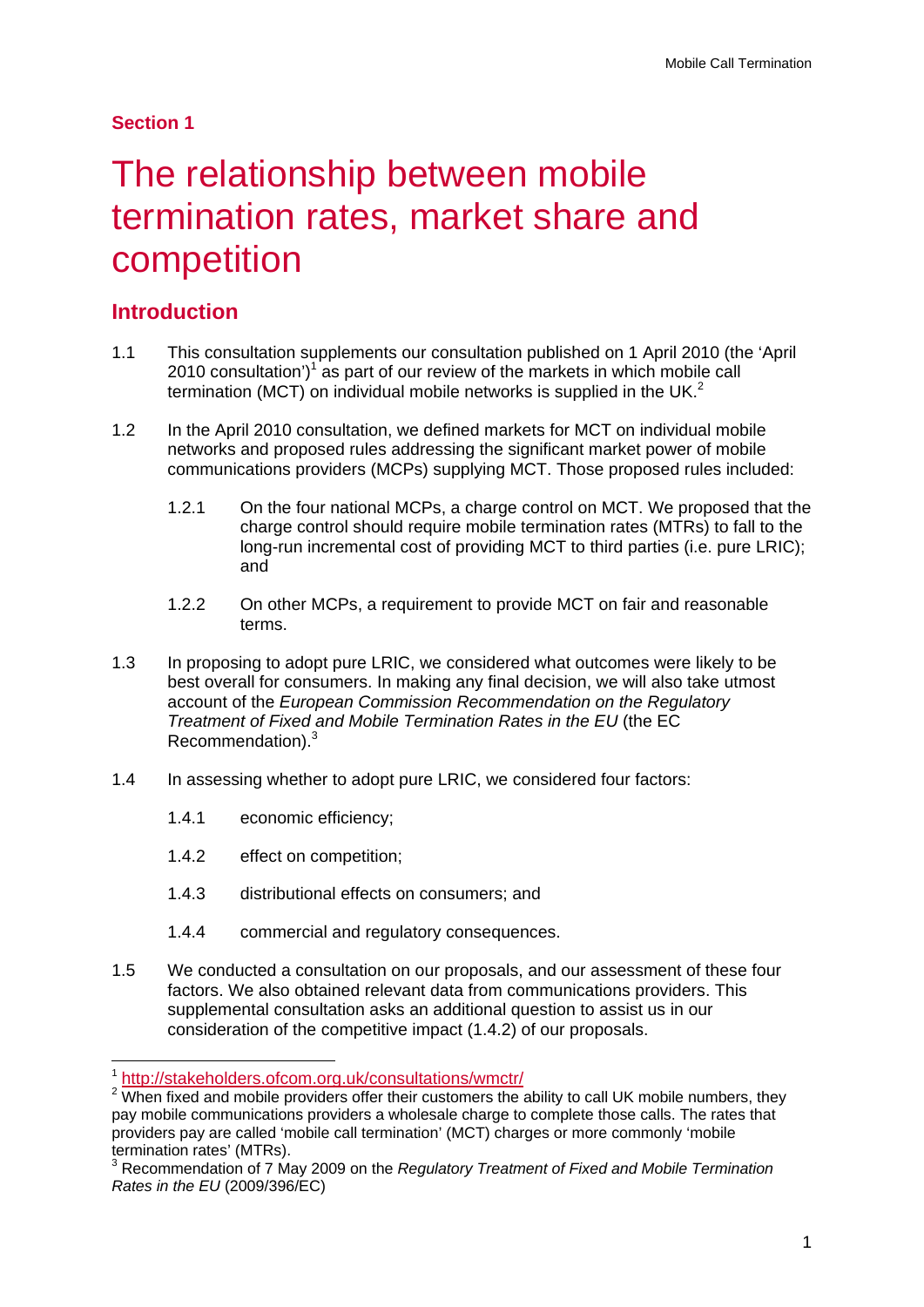- 1.6 In the April 2010 consultation we considered the effects of different approaches to setting MTRs on competition between fixed communications providers (FCPs) and MCPs, and competition among MCPs. That analysis<sup>4</sup> focussed primarily on the effects of differences in price between on-net and off-net calls. In light of responses to that consultation, we consider that there are other aspects of the interaction between the regulation of MTRs and competition between MCPs that merit further examination.
- 1.7 In particular, we are interested in understanding what weight, if any, we should place on the potential for MTRs to affect competition between MCPs with an asymmetric market share of subscribers (that is, between large and small MCPs).
- 1.8 The relationship between MTRs and asymmetric market shares was identified by the Commission, among other factors, in support of its recommendation for pure LRIC. In the recital to its Recommendation, it stated that *"Termination markets represent a situation of two-way access where both interconnecting operators are presumed to benefit from the arrangement but, as these operators are also in competition with each other for subscribers, termination rates can have important strategic and competitive implications. […] In addition, in markets where operators have asymmetric market shares, this can result in significant payments from smaller to*  larger competitors.<sup>"5</sup> The Explanatory Note to the Recommendation, also explained that*"[a]bove-cost termination rates can give rise to competitive distortions between operators with asymmetric market shares and traffic flows. Termination rates that are set above an efficient level of cost result in higher off-net wholesale and retail prices. As smaller networks typically have a large proportion of off-net calls, this leads to significant payments to their larger competitors and hampers their ability to compete with on-net/off-net retail offers of larger incumbents. This can reinforce the network effects of larger networks and increase barriers to smaller operators entering and expanding within markets."*<sup>6</sup>

## **Responses to our consultations**

1.9 In response to our preliminary consultation on MCT in May 2009, $^7$  H3Gargued that "relatively high" MTRs create a strategic incentive for incumbent MCPs to use retail price discrimination between on-net and off-net calls to create a competitive advantage which smaller, later entrants are unable to replicate (or, at a minimum, find it costly to replicate).<sup>8</sup> The Federation of Communication Services (FCS) also argued that we should address what it saw as the disadvantages of high MTRs to new entrants.<sup>9</sup> The FCS argued that, in order to get market share in a saturated market, entrants have to be able to offer very competitive pricing - not just for on-net calls (as they have yet to establish a big enough community), but also off-net calls.

<sup>1</sup>  $4$  See paragraphs 7.122 – 7.123, and paragraphs A12.88 to 12.100 in our April 2010 consultation.

<sup>5</sup> See recital (3) to the Recommendation.

<sup>&</sup>lt;sup>6</sup> See page 16 of the Commission Staff Working Document accompanying the Commission Recommendation on the Regulatory Treatment of Fixed and Mobile Termination Rates in the EU, Explanatory Note, 7 May 2009, SEC (2009) 600.

 $\frac{7}{8}$  http://stakeholders.ofcom.org.uk/consultations/mobilecallterm/<br><sup>8</sup> H3G characterised "relatively high" as meaning, in its view "MTRs ... set at a level which recovers significant proportions of common costs (for example, the approach used in the current charge control period) and are considered to be relatively low when set at "pure" incremental or marginal cost levels". See section 1.1 and footnote 3 of the H3G response (available at:

http://stakeholders.ofcom.org.uk/binaries/consultations/mobilecallterm/responses/Hutchison\_3G\_UK\_ Limited.pdf). <sup>9</sup> http://stakeholders.ofcom.org.uk/binaries/consultations/mobilecallterm/responses/FCS.pdf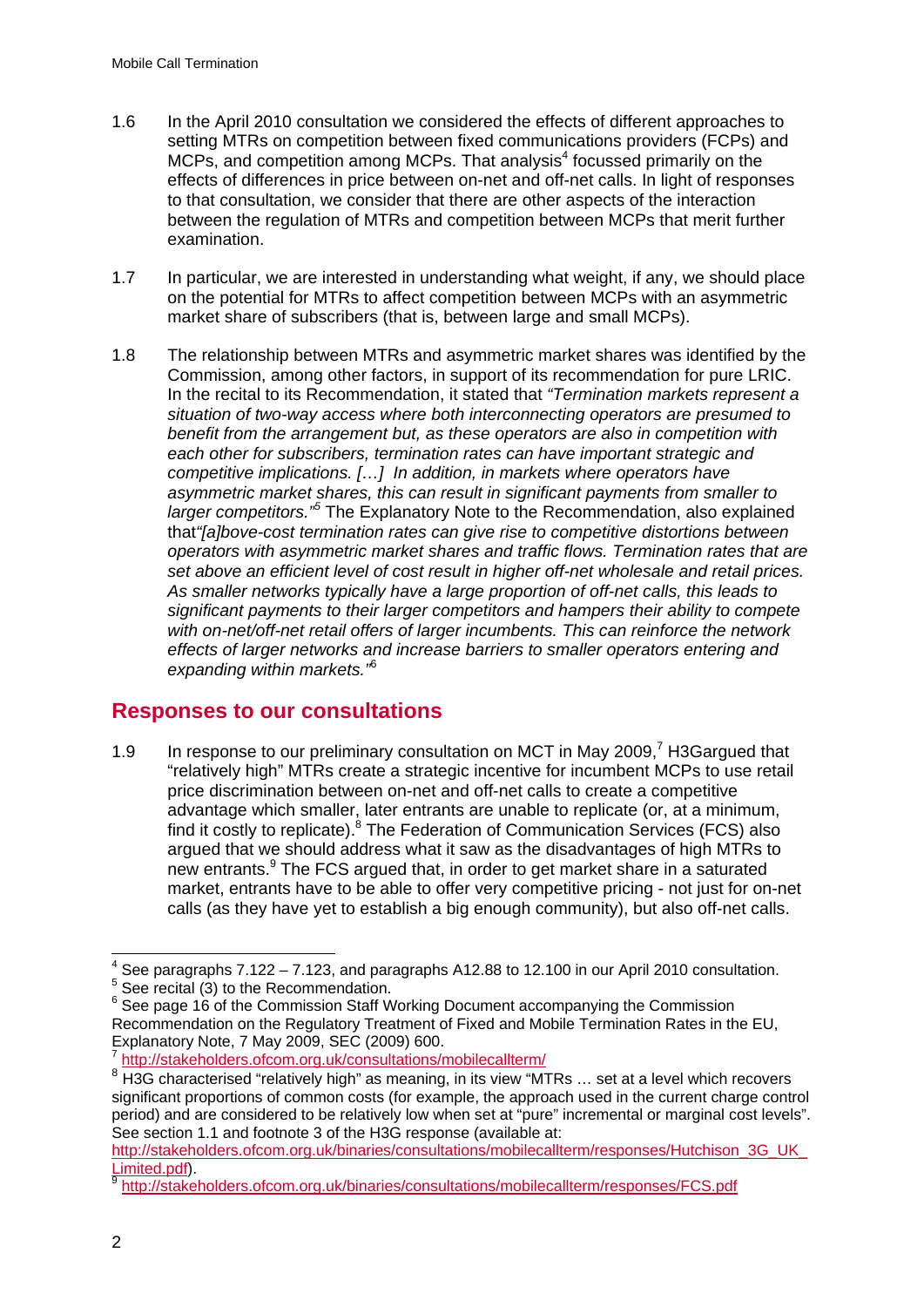- 1.10 In our April 2010 consultation, we responded to these points, noting the submission from H3G indicated that given the need to offer competitive pricing for calls to win new subscribers, new entrants' initial customer base may have a higher propensity to make outbound off-net calls to other mobiles, than to receive calls from those networks.10 H3G's response to our preliminary consultation suggested that later entrant operators will have a traffic imbalance between incoming and outgoing calls with the incumbent operators, which means that the higher the MTRs, the greater the financial outflow from small to large operators. MTRs (they submit) can therefore be seen as a barrier to entry and growth in mobile markets, creating competitive distortions.<sup>11</sup>
- 1.11 Responding to the April 2010 consultation, H3G submitted that "*Ofcom's current LRIC+ approach to setting MTRs distorts competition and is unnecessary. All customer tariffs must take into account the likely cost to a mobile network operator (MNO) of serving a customer. For MNOs, the largest variable cost of serving a customer is the cost of outbound calls to other networks ("off-net" calls)… Moreover, the current system imposes a disproportionate cost on new entrants and smaller MNOs. This is because the cost of outbound calls for smaller MNOs is magnified by the larger proportion of smaller MNOs' off-net calls. This is an inevitable consequence of smaller MNOs' smaller market share, nothing else, as a greater proportion of its subscribers' calls are always likely to be terminated off-net than for a larger MNO."<sup>12</sup>*
- 1.12 H3G's submission states that MTRs above pure LRIC create a tilted playing-field between MCPs with different market shares. H3G argues that this asymmetry arises because MTRs above pure LRIC drive a wedge between the cost of on-net and offnet calls. (Pure LRIC, by definition, reflects the incremental cost of the terminating leg of an on-net call; the MTR is the incremental cost to the originating provider for termination of an off-net call). If the perceived incremental costs of on-net and off-net calls are different, then the competitive position of providers will be affected by the split of their calls that are on- or off-net. Put another way, if MTRs are above pure LRIC, then as the proportion of calls that go off-net made by a subscriber increases, the retail profitability of that subscriber falls, all else being equal.<sup>13</sup>
- 1.13 According to the argument, this difference in profitability could force some MCPs to focus on a limited set of subscribers. The effect is to make it harder for smaller providers to expand their share of certain groups of subscribers, thereby reducing the

<sup>-</sup> $10$  H3G argues that traffic between the four largest mobile operators (O2, Orange, T-Mobile and Vodafone) is largely balanced. H3G argues that it suffers from a net deficit because it is a relatively new entrant. O2 argues that the traffic patterns ought not be considered exogenous given that operators can have control of such variables not only by acting on MTRs but also by attracting customers with particular call profiles.

<sup>&</sup>lt;sup>11</sup> Para 5.8 of the April 2010 consultation.<br><sup>12</sup> http://stakeholders.ofcom.org.uk/binaries/consultations/mobile\_call\_term/responses/h3g.pdf paragraph 6 - 8

<sup>&</sup>lt;sup>13</sup> This assumes MCPs can only partially mitigate this effect by focussing marketing efforts on calling circles and other retail initiatives to increase their on-net traffic. H3G argues that the market evidence (such as its lack of success in pursuing this sort of strategy to reduce MTR-driven out payments) undermines the view that these barriers can be overcome. Data submitted to us by H3G also show that its share of subscribers across different consumer segments differ significantly with a pattern that is consistent with its arguments. Annex B in H3G's submission also discusses some of the recent economic literature on this issue including a recent paper by Lopez and Rey (Lopez, Angel and Patrick Rey (2009), "Foreclosing Competition through Access Charges and Price Discrimination", IDEI Working Paper 570 available at http://papers.ssrn.com/sol3/papers.cfm?abstract\_id=1440157).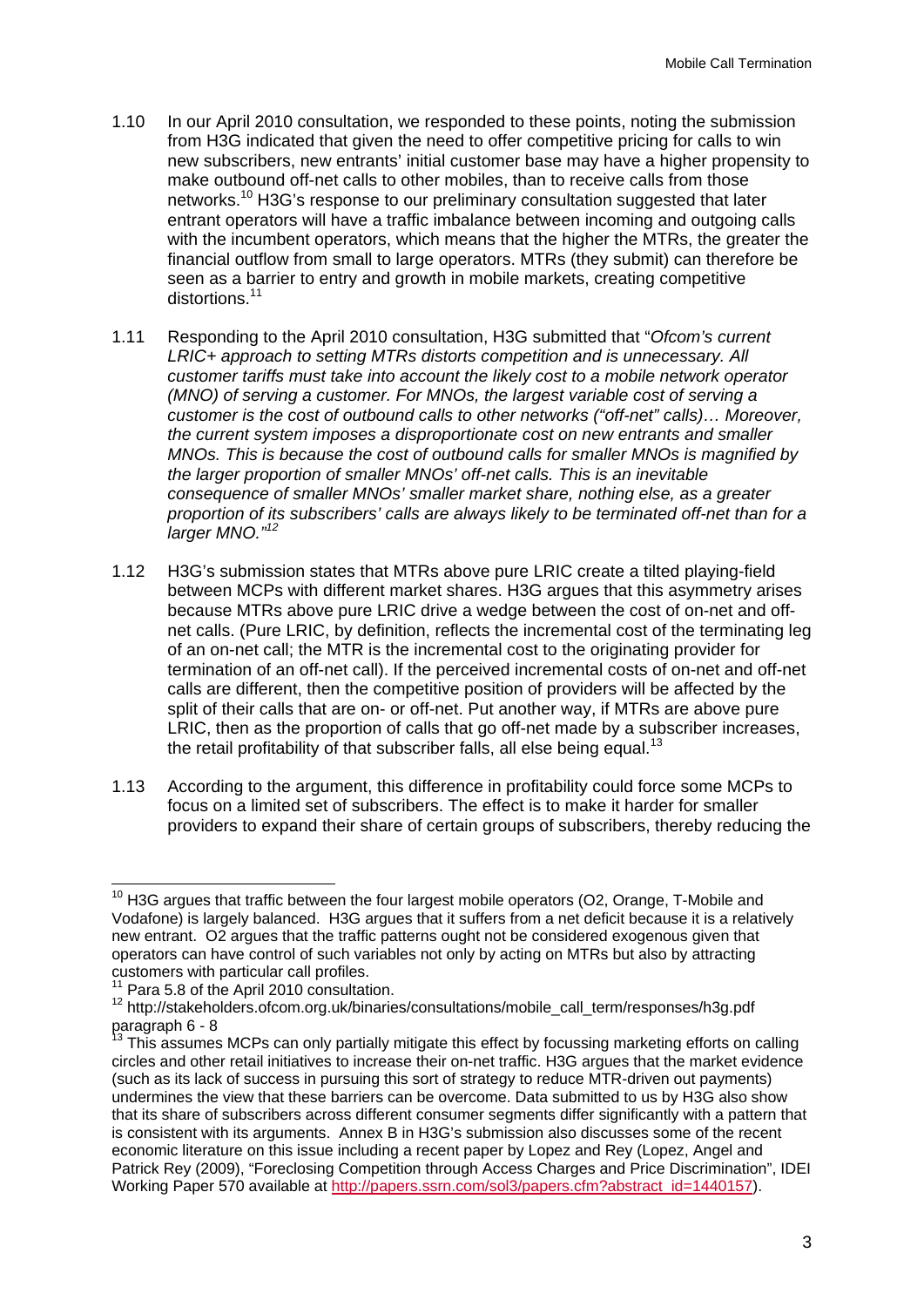choices open to consumers – particularly for those groups of consumers where this effect is most pronounced.

- 1.14 H3G further submits that this effect has increased in importance since the 2007 market review as the market has moved away from relatively balanced shares of subscribers into a more asymmetric market structure following the merger of Orange and T-Mobile.
- 1.15 In its response to the April 2010 consultation, O2 submitted that *"[t]he claim that high termination rates are necessarily bad for new or smaller entrants is not borne out by the evidence. While it is true that smaller and/or newer mobile communication providers tend to display a proportionately higher off net call profile, what is relevant is the relative volume of inbound and outbound traffic. Some mobile communication providers adopt a commercial policy of selling high value retail tariffs with a large number of inclusive cross net minutes. Customers attracted to these tariffs tend to make proportionately more calls (and, therefore more cross net calls) than they receive. Therefore, these mobile communication providers can expect to send more traffic to other mobile communication providers than they receive, and be net payers of mobile termination rates. Conversely, other small mobile communication providers concentrate on lower spending customers who receive proportionately more calls than they make. These providers would, other things being equal, expect to be net receivers of mobile termination payments."*
- 1.16 O2 also noted that *"[c]rucially, Ofcom needs to consider that on-/off-net discrimination is essentially a matter of economies of scale and network effects and, as such, is normal in competitive markets. The absence of any evidence that Orange or T-Mobile, which entered the market at a later stage, have been constrained in their ability to compete would mean that on-/off-net differentials are not a strong reason to justify changing the regulatory system. In this respect, Ofcom's current thinking appears to be inconsistent with its previous approach. As an example, during the previous CC investigation, the CC noted: "As to H3G's second argument (that its traffic imbalance was caused by being a new entrant in a saturated market and the commercial strategy it had to adopt), Ofcom characterized H3G's case as a plea for entry assistance. Ofcom did not consider that using MCT rates to provide entry assistance was an appropriate policy."14*
- 1.17 In light of the responses to date, we are consulting further on this issue and on the further analysis and data we have gathered. This may be a relevant factor in relation in evaluating the options of setting MTRs at LRIC+ or pure LRIC.

## **What is the relationship between MTRs, market share and competition?**

### **Competitive effects: Impacts on different market segments – the theory**

1.18 The submission by H3G is that providers with fewer subscribers will find it harder to compete for higher-revenue (typically post-pay) customers when the MTR is above incremental cost.<sup>15</sup>First we explain our understanding of the theory that underpins this competition effect, then we consider whether this effect is borne out by the available evidence.

1

<sup>&</sup>lt;sup>14</sup> Paragraph 134 and 140 of O2's submission

http://stakeholders.ofcom.org.uk/binaries/consultations/wmctr/responses/O2.pdf<br><sup>15</sup> See for example Annex B of H3G's submission.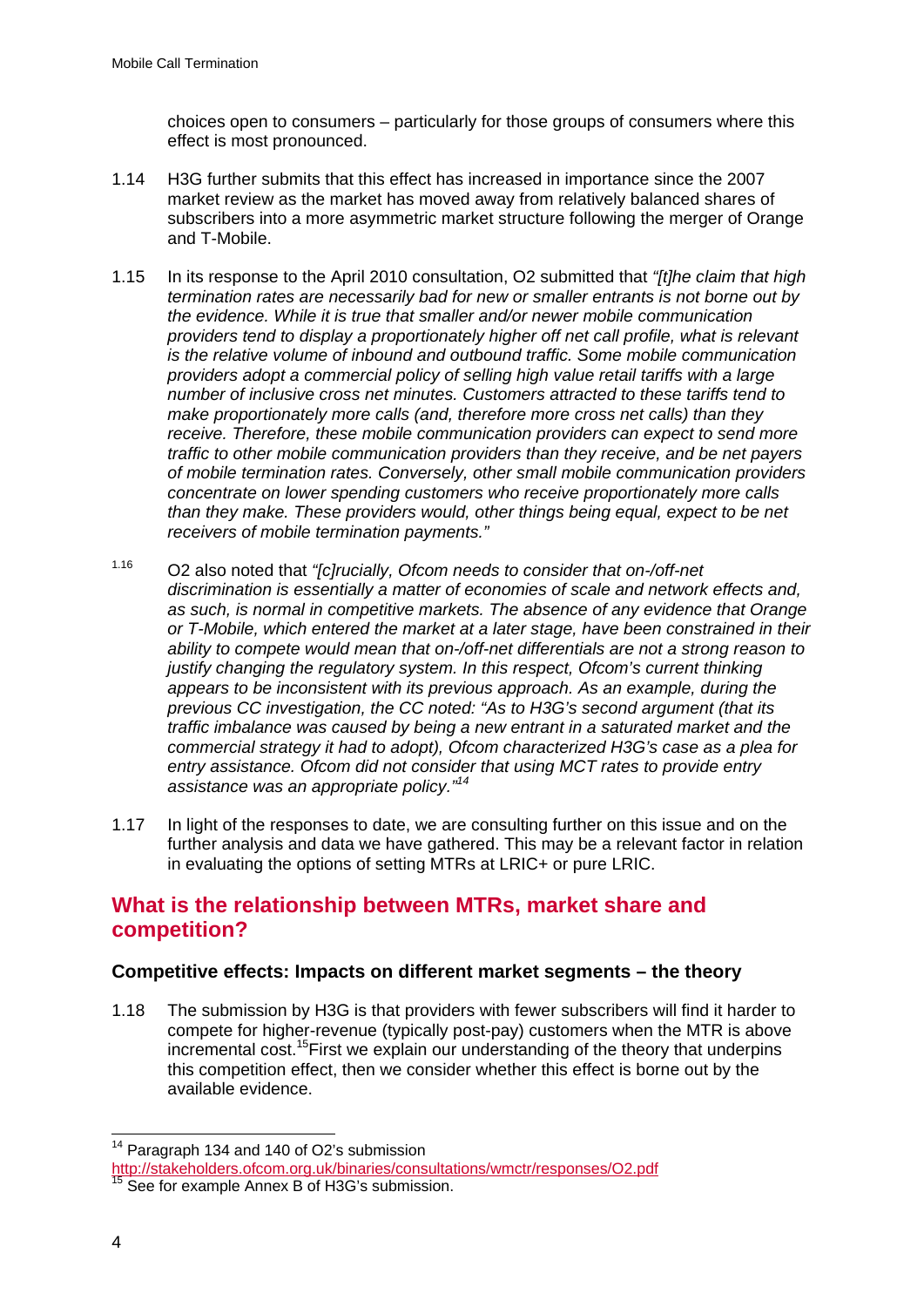- 1.19 A preliminary point is that the argument hinges on MCPs responding to differences in the perceived marginal cost of providing on-net and off-net calls:<sup>16</sup>
	- 1.19.1 For off-net calls, the marginal cost of termination is the MTR set by rival networks.
	- 1.19.2 For on-net calls, the marginal cost is assumed to be equal to the incremental cost of termination. This assumption has been made in the submissions received and we have adopted the same assumption in the analysis set out in this supplemental consultation.
- 1.20 The central question is: does a difference between the MTR (that is, the marginal cost of off-net calls) and pure LRIC (the marginal cost of on-net calls) affect the profitability of consumer segments with different calling patterns (specifically, different ratios of calls made to calls received) for MCPs with different shares of subscribers?
- 1.21 If calls between networks are in proportion to their share of subscribers, for smaller MCPs (that is, MCPs with fewer subscribers), a greater proportion of out-bound calls will be passed to another MCP (terminate off-net) than for a larger MCP with more subscribers.<sup>17</sup>
- 1.22 This implies that all else equal a smaller MCP will incur greater out-payments compared to a MCP with a larger subscriber share (for whom more of this traffic remains on-net).
- 1.23 If traffic flows were balanced, these additional outpayments would be off-set against the equally high proportion of calls to the smaller MCP's subscribers that originate on another network.
- 1.24 For customers who make more calls than they receive, this off-setting effect is incomplete, leading to a net out-flow in MTR payments. As a result of this cost (not faced to the same extent by larger rivals) smaller MCPs are disadvantaged when competing for those customers (other things equal).
- 1.25 Therefore, the argument runs, offering a service to consumers with a high outbound/inbound ratio is less attractive for MCPs with fewer subscribers.
- 1.26 A corollary of this argument (discussed to a lesser degree in H3G's submission) is that, if subscribers who generate less revenue in general receive proportionately more calls than they make (i.e. have lower outbound/inbound calling ratios), this effect operates in reverse. This would lead to higher net in-payments if the MCP has a smaller subscriber share. As a result, a MCP with fewer subscribers could earn more profit per subscriber in the low-end of the market than larger rivals.
- 1.27 This means that MCPs with fewer subscribers will have less incentive to attract consumers with high outbound/inbound calling ratios – generally high-volume users and high average revenue per user (ARPU) consumers – as they are less profitable to them (than for operators with relatively high market shares).

 $\overline{a}$ 

 $16$  The reasoning here assumes that MCPs behave in a way consistent with standard economic theory by making profit maximising decisions – which requires optimisation on the basis of marginal costs. In the context of telecoms networks costing, incremental cost is typically taken as the marginal cost standard (or proxy there for).

<sup>&</sup>lt;sup>17</sup> Note that an MCP in this context means an MCP which operates its own access network: MVNOs might have different commercial agreements with the host network that may, or may not, expose them to the incentives described in this section.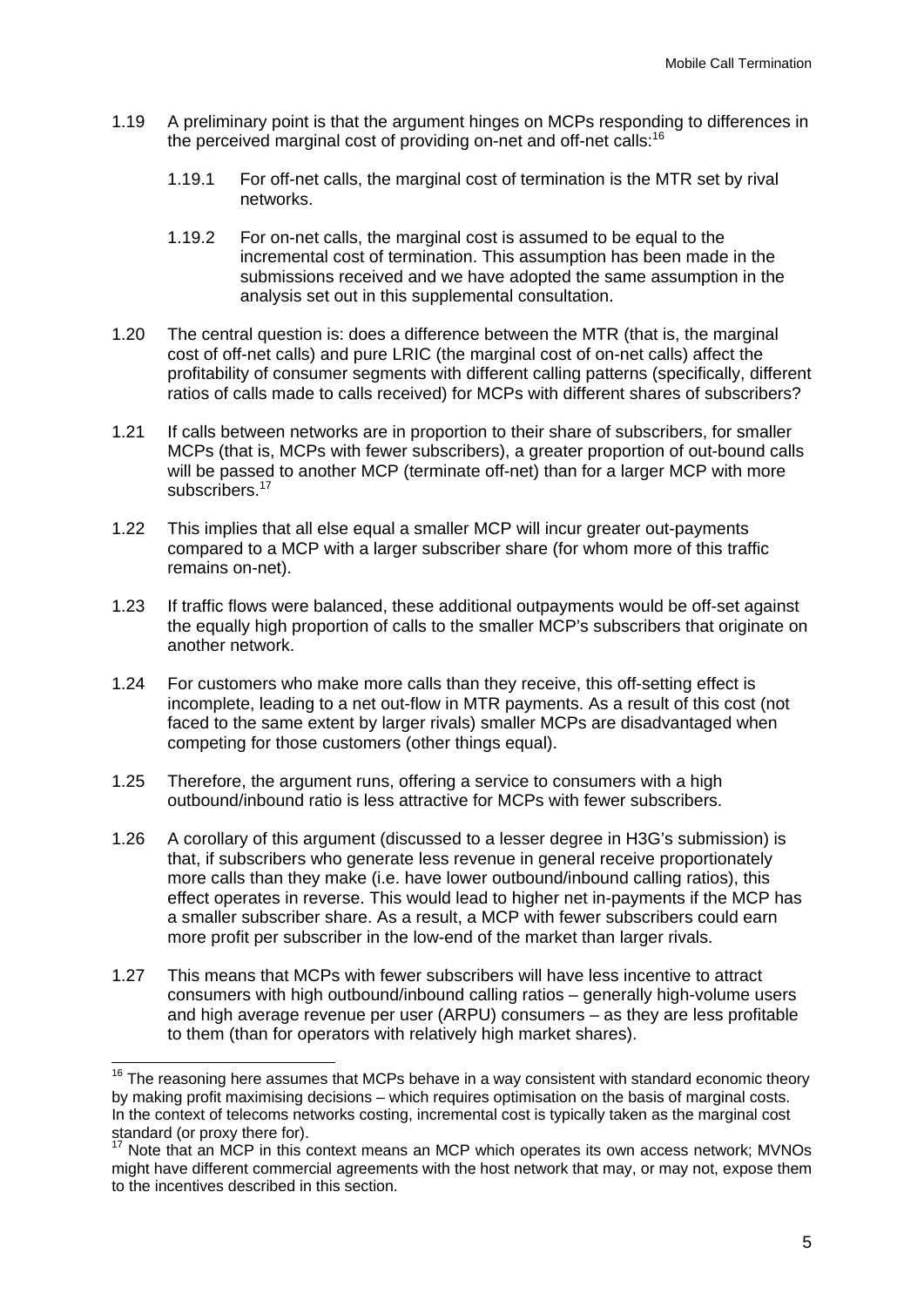- 1.28 In addition, MCPs with a large share of subscribers will have a reduced incentive to attract consumers with low outbound/inbound calling ratios – generally low users and lower ARPU consumers.
- 1.29 This implies a reduction in competitive pressure between MCPs for consumer types with imbalanced calling patterns. This impact on competition remains (in theory) while there is a difference between the MTR and the pure LRIC of completing mobileto-mobile calls.
- 1.30 It is not clear that these two effects are similar in their impact. For example, it may be the case that:
	- 1.30.1 on a per subscriber basis, the disadvantage for a small MCP in competing for a high usage subscriber may be sufficiently large as to affect the marketing and sales incentives used to attract such subscribers (compared to large rivals);
	- 1.30.2 the advantage (in the low-end of the market) for small MCPs may be too small to actually make a significant difference in its ability to market to and induce such subscribers to switch to it.
- 1.31 To explore these effects further we have built a spreadsheet model of competition (described below) calibrated to publicly available market data and based on modelling assumptions where publicly available information was not available. We requested detailed data from the 8 largest providers to help analyse this issue.<sup>18</sup> We then used this data to establish whether the results implied by our spreadsheet model were likely to reflect events in the real market. This spreadsheet model is being published as part of this supplemental consultation.
- 1.32 As with any modelling exercise, our spreadsheet is a simplified representation of actual competition. Many other variables will affect competition among MCPs and we recognise that behaviour and market outcomes will not be driven solely by the asymmetric market share effects considered in this consultation. Specifically, in considering the results obtained from the stylised model, calibrated using market data gathered from the 8 largest MCPs, we are mindful that:
	- 1.32.1 MCPs may be able to counter the impact of attracting consumers with calling ratios that are out of balance in a number of ways, and we expect that these strategies would reduce the observed variation in the outbound/inbound ratio; and
	- 1.32.2 MCPs may accept lower contribution margins (at least temporarily) to ensure their offers are competitive at the retail level.

### **Spreadsheet modelling of the asymmetric market share effects**

- 1.33 The spreadsheet model considers how profit per subscriber may vary for different customer segments for MCPs with different market shares.
- 1.34 We have segmented the market into three illustrative<sup>19</sup> groups:

 $\overline{a}$ <sup>18</sup> Vodafone; O2; Everything Everywhere; H3G; Virgin Mobile; Tesco Mobile; Asda Mobile; Lycamobile

These average consumer profiles were chosen in part because they are widely understood in the industry.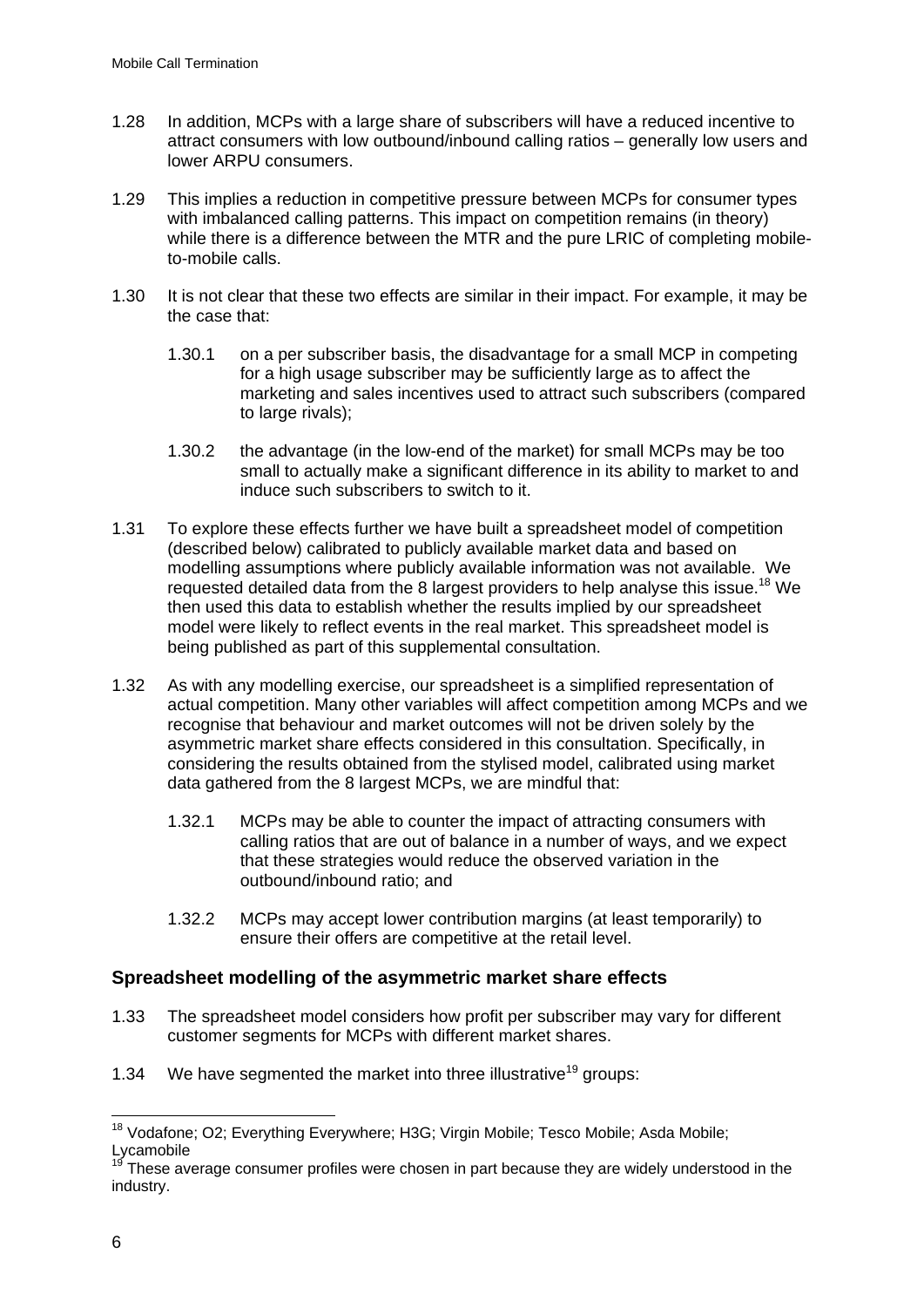- 1.34.1 PAYG (who receive more calls than they make);
- 1.34.2 low-spending post-pay customers (with a balanced traffic profile); and
- 1.34.3 high-spending post-pay customers who make many more calls than they receive.
- 1.35 The spreadsheet model calculates a notional profit (the "contribution margin")per subscriber for each segment arising from mobile-to-mobile (MTM) calls.<sup>20</sup> The spreadsheet model enables the contribution margin to be calculated as the ratio and volume of inbound and outbound calls varies, and therefore isolates this effect from other market factors.
- 1.36 The version of the model accompanying this consultation is calibrated on the number of subscribers and the average inbound and outbound (MTM) monthly minutes by segment based on data in our 2010 Communications Market Review<sup>21</sup> and using specific price and cost assumptions.<sup>22</sup> We repeated the calculation of the contribution margin for different consumer segments for different MCP market shares (assuming that market share determines the proportion of on-net and off-net calls).
- 1.37 The results of this spreadsheet modelling are set out below under two scenarios: current MTRs (Table 1) and under MTRs reduced to the estimates published in the April 2010 consultation for LRIC+ in 2014/15 (Table 2).<sup>23</sup>

 $21$  Base case outbound call assumptions (minutes per subscriber per month) were as follows:

- PAYG : 38 minutes (Source : CMR 2010);
- Contract customers: 147 minutes (Source : CMR 2010), of which:
	- o "Low end" contract customers 100 minutes per month (model assumption).
	- o "High end" contract customers 288 minutes per month (model assumption).

Base case inbound calls (minutes per subscriber per month) were based on our assumed outbound: inbound call ratio for each cohort:

- PAYM "low-end" (balanced): 1:1 (i.e. 100 inbound minutes).
- PAYM "high-end": 2.9 to 1 (i.e. 100 inbound minutes).

<sup>1</sup>  $^{20}$  We refer to a "contribution margin" rather than profit per subscriber as the latter would need to account for a number of other potential costs, such as costs from other non-modelled services and retail overheads, and revenues from other services. The contribution margin modelled shows the difference between:

the assumed wholesale costs (either an operator's own incremental network costs of origination and termination) or payments to other operators in the form of MTRs; and

call revenues, which include wholesale payments from other operators for inbound off-net calls and any margin on outbound calls based on an assumed average retail price per outbound call.

<sup>•</sup> PAYG : 0:5 to 1, (i.e. 71 inbound minutes)

 $22$  See notes to Tables 1 and 2 for a summary of our assumptions. A further explanation of these assumptions is provided in Annex 5.

<sup>&</sup>lt;sup>23</sup> We have not presented the scenario of MTRs being set to pure LRIC, since if MTRs were set at pure LRIC these effects would disappear as the cost of an outbound call would be the same both for on- and off-net calls.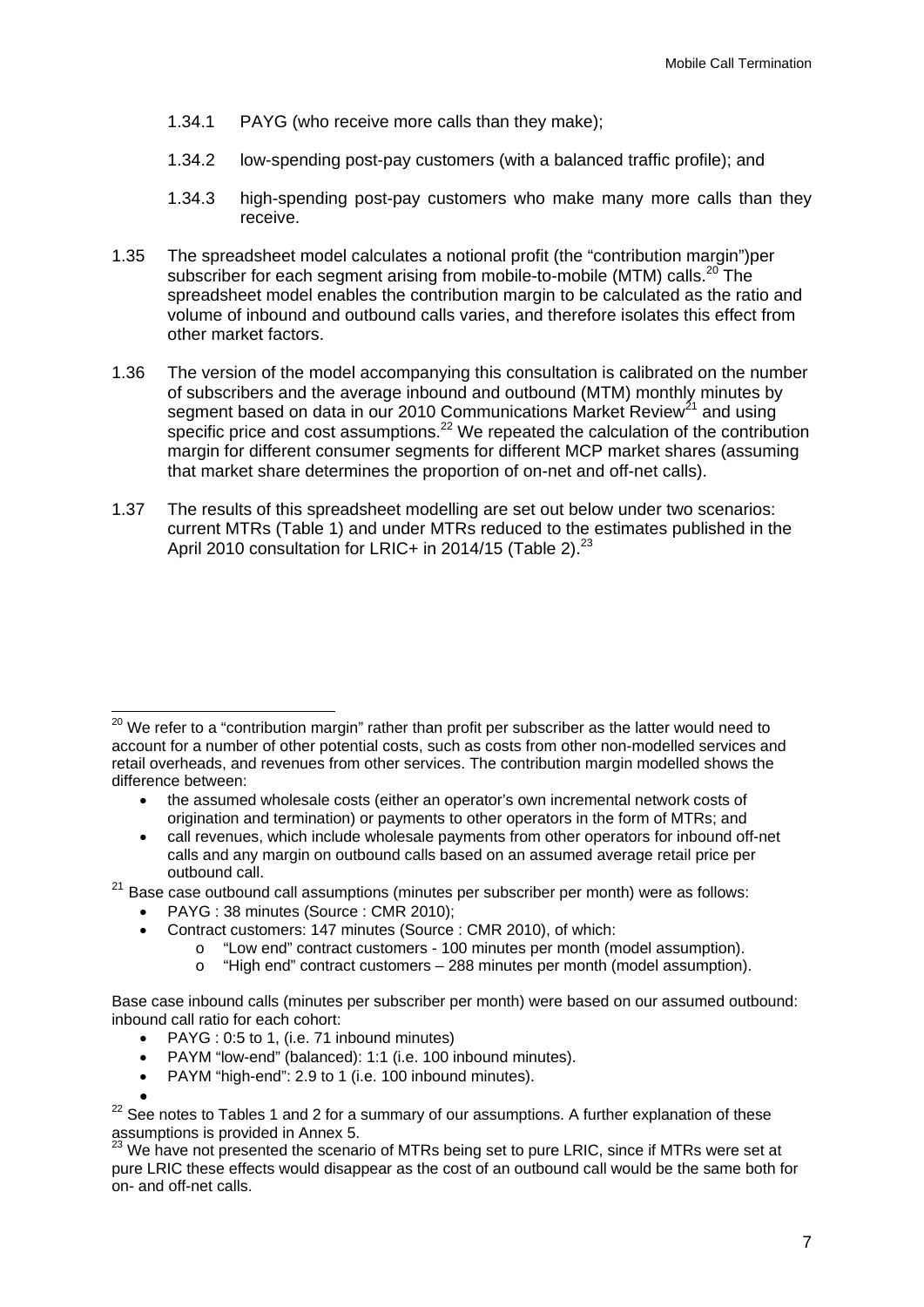|                         |     | <b>Market share</b> |     |     |     |     |     |  |  |  |
|-------------------------|-----|---------------------|-----|-----|-----|-----|-----|--|--|--|
| <b>Consumer segment</b> | 1%  | 5%                  | 10% | 20% | 25% | 40% | 50% |  |  |  |
| <b>PAYG</b>             | 50  | 50                  | 49  | 48  | 47  | 45  | 43  |  |  |  |
| <b>PAYM - High</b>      | 185 | 188                 | 192 | 201 | 205 | 218 | 227 |  |  |  |
| <b>PAYM - Low</b>       | 94  | 94                  | 94  | 94  | 94  | 94  | 94  |  |  |  |
| <b>Weighted average</b> | 77  | 77                  | 77  | 77  |     | 77  | 77  |  |  |  |

### **Table 1 - Indicative contribution margin from MTM calls per subscriber for different consumer segments (based on current lowest regulated MTR), (£ p.a.)**

Source: Ofcom 2010. Base case assumptions: MTR = 4.3 ppm, marginal termination / origination costs =  $0.5$  ppm; average retail prices =  $8.8$  ppm (source: CMR 2010).

- 1.38 The analysis in Table 1 shows that the effect, at least within the construct of the model, could be material. As set out in Table 1, the estimated average contribution margin from calls for a "high-end" post-pay customer for an operator with a 5% subscriber share would be £188 p.a. This compares to an average contribution margin per high end customer for a MCP with a 25% subscriber share of £205 p.a. This suggests a relative disadvantage of £17 p.a. (or £34 over a 24 month contract) per post-pay high-end consumer for a MCP with 5% of subscribers compared to a MCP with a 25% subscriber share.
- 1.39 The competition effects may net-out overall (as shown in the bottom row of Table 1), but only where MCPs are able to achieve the same market share in each of the consumer segments considered. This result should be expected as our model only considered MTM traffic, such that on average mobile consumers make as many calls as they receive.
- 1.40 This picture could change when one considers dynamic effects by segment. This is because the disadvantage in competing for high-usage/revenue subscribers with high outbound/inbound calling ratios may be sufficiently large as to make the marketing and sales incentives afforded by MCPs with fewer subscribers ineffective. In other words, serving those customers would look relatively less attractive to the MCPs with fewer subscribers. This comparative disadvantage felt by MCPs with fewer subscribers may not be offset by their apparent (but more modest per customer) advantage at the other end of the market.
- 1.41 In our second scenario, we have considered the impact of reducing MTRs to the latest estimate of LRIC + (i.e. a current model estimate of 1.5 ppm in 2014/15)<sup>24</sup> keeping all other assumptions in the model unchanged. Essentially this illustrates the potential competitive distortion that would remain if we reduced MTRs for the final year of the charge control to the LRIC+ estimate in our model.

 $\overline{a}$  $24$  April 2010 Consultation, Figure 29, page 142.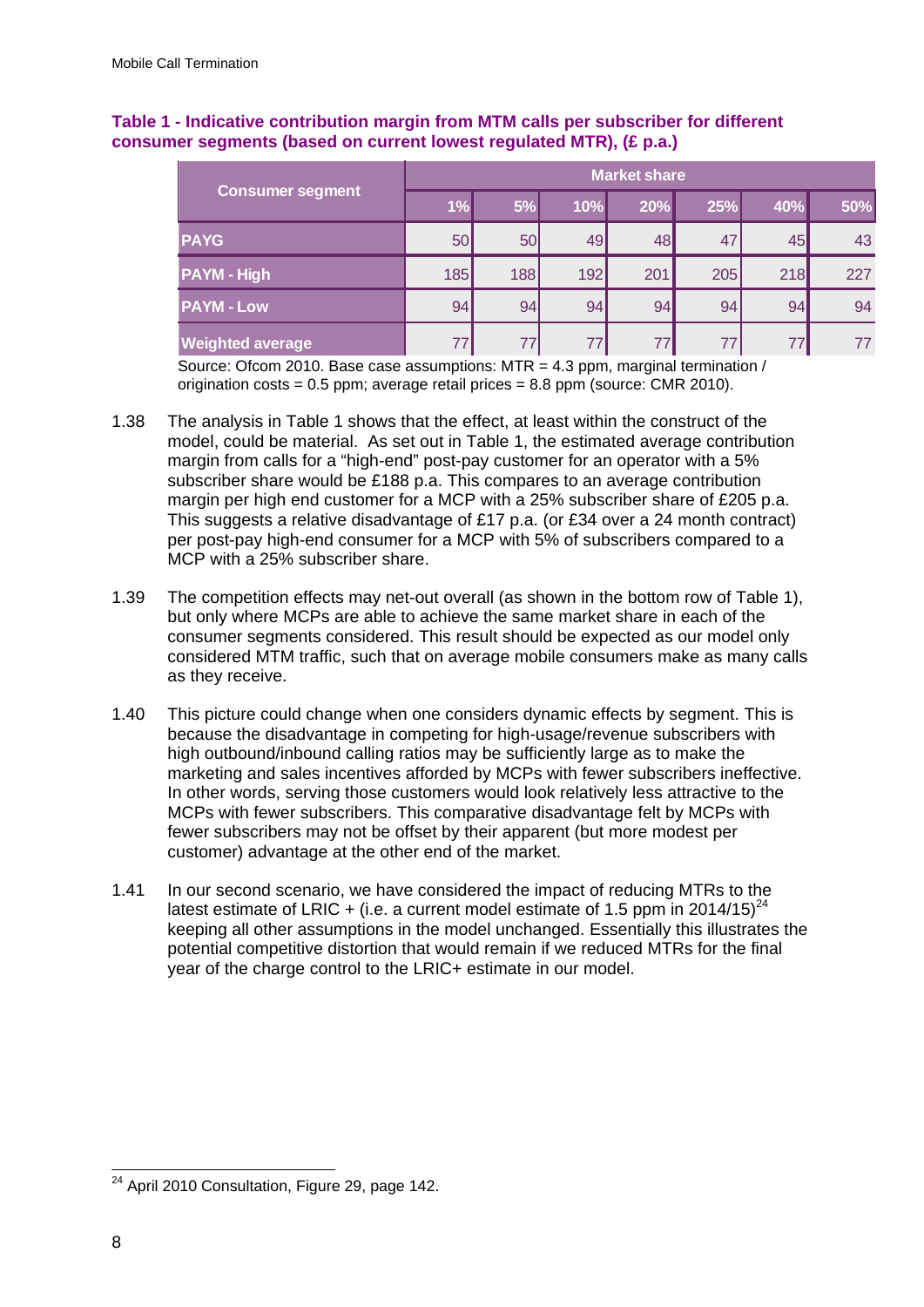|                         |     | <b>Market share</b> |     |     |     |     |     |  |  |
|-------------------------|-----|---------------------|-----|-----|-----|-----|-----|--|--|
| <b>Consumer segment</b> | 1%  | 5%                  | 10% | 20% | 25% | 40% | 50% |  |  |
| <b>PAYG</b>             | 39  | 39                  | 39  | 39  | 39  | 38  | 38  |  |  |
| <b>PAYM - High</b>      | 247 | 248                 | 249 | 252 | 253 | 256 | 258 |  |  |
| <b>PAYM - Low</b>       | 94  | 94                  | 94  | 94  | 94  | 94  | 94  |  |  |
| <b>Weighted average</b> | 77  |                     | 77  | 77  |     | 77  | 77  |  |  |

### **Table 2 - Indicative contribution margin from MTM calls per subscriber for different consumer segments (based on LRIC + cost estimate in 2014/15), (£ p.a.)**

Source: Ofcom 2010. MTR = 1.5 ppm, incremental termination/origination costs = 0.5 ppm; average retail prices =  $8.8$  ppm (source: CMR 2010)

- 1.42 The analysis shows that in the high-end segment a MCP with 5% of subscribers would face a disadvantage of £5 per annum compared to a competitor with a 25% share of subscribers. Therefore, MTRs set at Ofcom's most recently published estimate for LRIC+ (i.e. 1.5ppm in 2014/15) would significantly narrow the contribution margin per customer in the high-end post pay segment. It would also essentially eliminate (in absolute terms) the per subscriber disadvantage of a MCP with a 25% share of subscribers compared to a 5% share in the pay as you go segment.
- 1.43 Today, MCPs competing in the UK have a wide span of market shares. The merger of Orange and T-Mobile created Everything Everywhere, with more than a 40% wholesale share of subscriptions, while H3G's share has stabilised at 5% and we have recently seen the entry of new players (with shares below 1%). Therefore, it may be relevant to consider the competition impacts on players with a 1% subscriber share compared to a 40% share. Based on Table 2 above, our spreadsheet model suggests that an operator with 1% share of subscribers would face a disadvantage of £9 p.a. per high end post pay consumer compared to an operator with 40% share (or £18 for a 24-month contract). This compares to £33 p.a. at today's MTR (see Table 1).
- 1.44 Figures 1 and 2 below generalise the above discussion. They show how the yearly per subscriber contribution margin from MTM calls would vary with the subscriber share of the MCP and its outbound/inbound calling ratio in the spreadsheet model.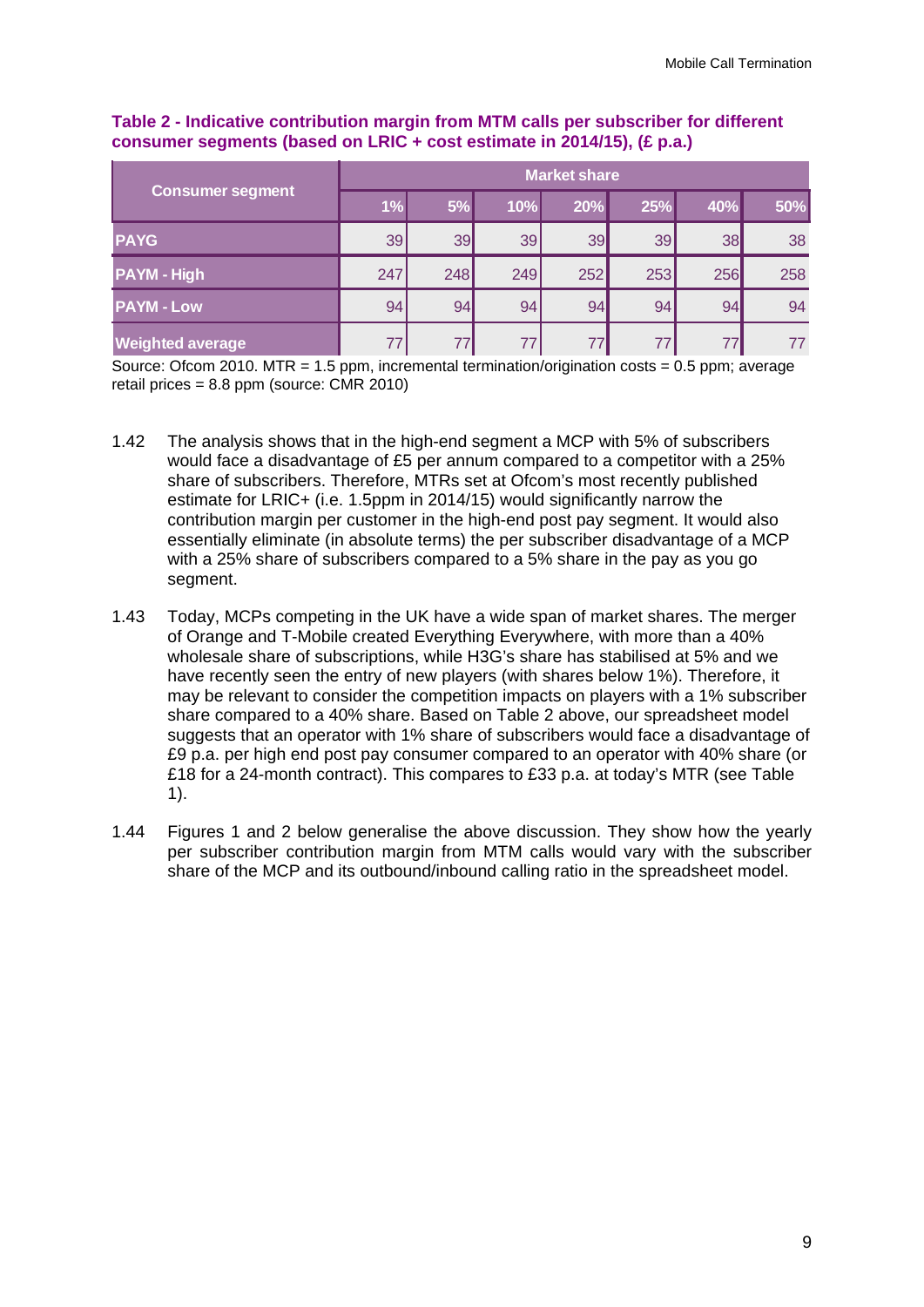

**Figure 1 - High-end" contribution margin per subscriber per annum by operator market share and for different outbound : to inbound ratios** 

**Figure 2 : Pre-pay contribution margin per subscriber per annum by operator market share and for different outbound : inbound ratios** 



Source: Ofcom 2010.Base case assumptions: MTR = 4.3 ppm, marginal termination / origination  $costs = 0.5$  ppm; average retail prices =  $8.8$  ppm (source: CMR 2010).

1.45 Figure 1 shows that the higher the net outflow of minutes for high-end consumer segments the greater the difference in contribution margin for operators with asymmetric market shares (when symmetric MTRs are above incremental cost). Figure 2 shows that the higher the net inflow for pre-pay consumer segments the larger the margin difference: but this time the lower the market share the higher the contribution margin per subscriber.

### **Calibrating the model with market data**

1.46 While the inbound and outbound minutes used in the spreadsheet modelling described above were sourced from our Communications Market Report 2010, we had to make assumptions over the inbound and outbound ratios for particular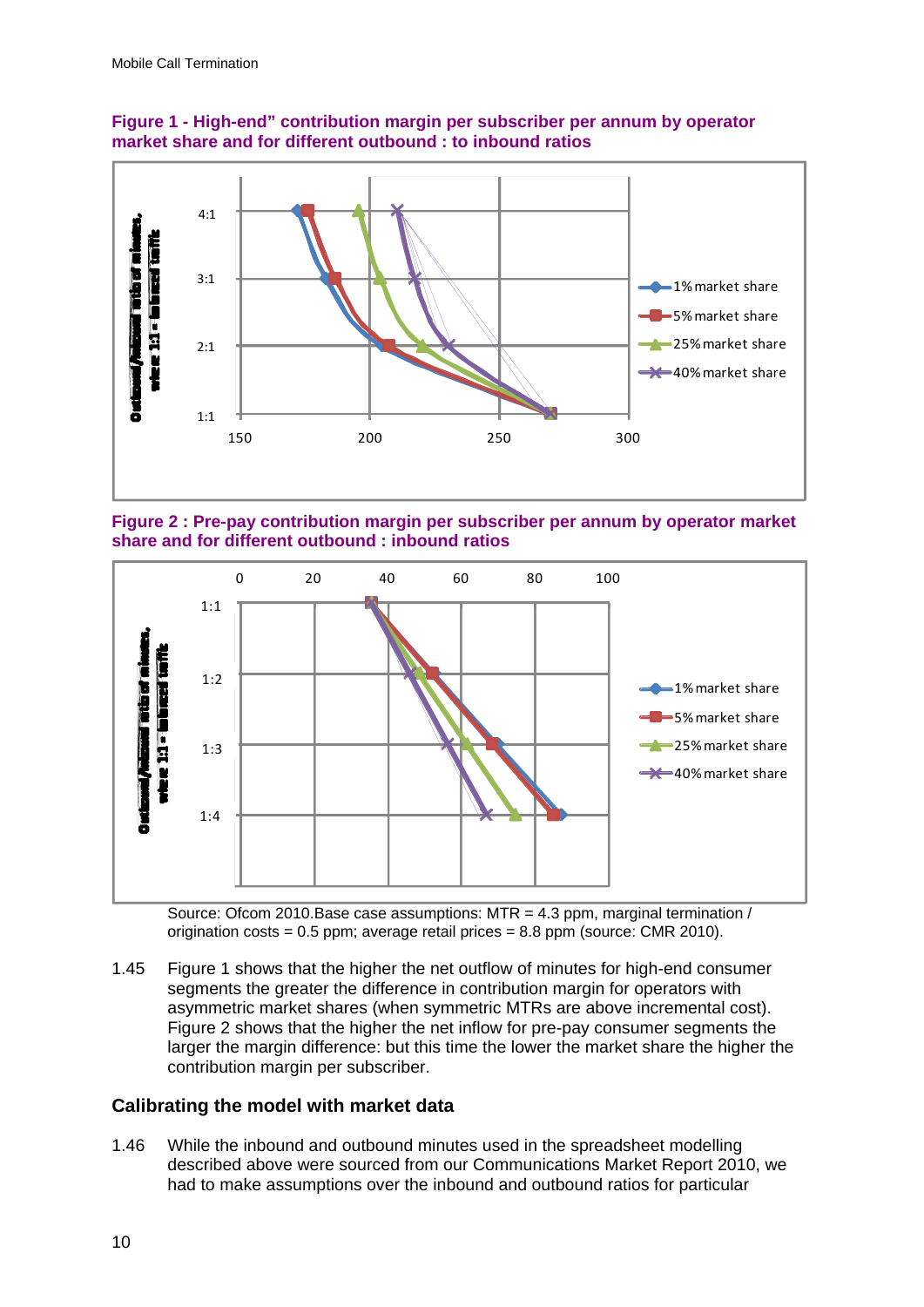consumer segments since these were not available from publicly available information.

- 1.47 With this in mind, we required MCPs to provide data that would allow us to better understand the outbound/inbound ratios of their customers and how these varied across consumer segments in relation to spend on mobile services.
- 1.48 These data need to be interpreted carefully because market outcomes will reflect, among other things, MCPs' attempts to minimise the impact of the asymmetric market share effects described above. Caution is also required because the data received also covers fixed-to-mobile (FTM) and mobile-to-fixed (MTF) traffic and few MCPs split the traffic both by what was FTM (from inbound traffic) or what was MTF (from outbound traffic) for each consumer segment. Also, in some cases, MCPs have not provided sufficiently granular data to allow us to look at inbound and outbound traffic volumes and ratios for different expenditure cohorts within the pre-pay or postpay segments. We are still clarifying with some individual stakeholders some final aspects of the data submitted, although we do not expect these clarifications to make a material difference to our analysis.
- 1.49 Table 3 below shows the average monthly outbound and inbound minutes for prepay and post-pay consumer segments. As can be seen, on average, post-pay consumers have an outbound/inbound calling ratio above 2 to 1 while pre-pay customers, on average, have a net inflow of traffic (i.e. below 1 to 1).<sup>25</sup> This result is consistent with the net outflow and inflow assumptions in our stylised model using CMR data.

#### **Table 3 - Average outbound and inbound traffic and average ratios (based on all voice calls to and from mobile operators)**

| <b>Consumer Segment</b>             | Average outbound (minutes per<br>month) | Average inbound (minutes per<br>month) | Average<br>Outbound/Inbound ratio |  |
|-------------------------------------|-----------------------------------------|----------------------------------------|-----------------------------------|--|
| Pre-pay                             | 51                                      | 65                                     | 0.8:1                             |  |
| Post-pay                            | 411                                     | 172                                    | 2.4:1                             |  |
| All subscribers (includes SIM only) | 176                                     | 112                                    | 1.6:1                             |  |

Source: Ofcom 2010, based on operator data for all calls, not just MTM, by consumer segment. Because of the inclusions of mobile to fixed and fixed to mobile, the all subscriber ratio will not necessary be expected to equal 1:1 as it would for mobile to mobile.

- 1.50 We also undertook further data analysis to investigate usage relationships by different expenditure cohorts within the pre-pay and post-pay segments, respectively. From this analysis it appears that:
	- 1.50.1 there is a strong correlation between usage (i.e. the number of minutes of calls per month) and monthly spend by expenditure cohort within each of the pre-pay and post-pay segments;
	- 1.50.2 the outbound/inbound calling ratio does not appear to vary systematically with expenditure among consumers for a given payment method (i.e. prepay or post-pay). Choice of payment method (i.e. whether consumers are

 $\overline{a}$ 

<sup>25</sup> For pre-pay customers, our data does not suggest a *strong* net inflow of traffic, which was one of the assumptions in our theoretical model. For the operator data we considered, while some have prepay customers that exhibit this characteristic others do not and some have balanced or even net outflows of traffic.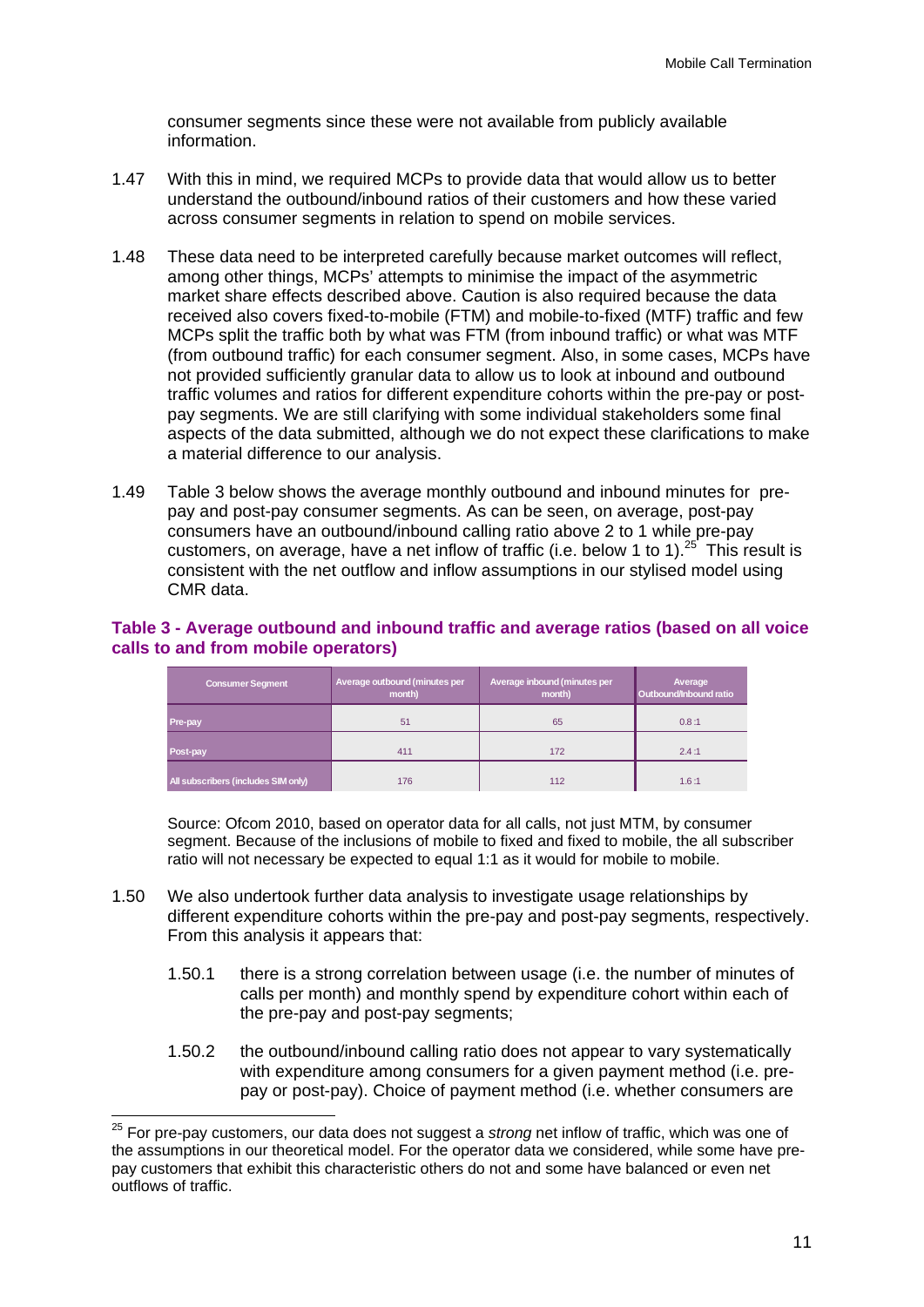pre-pay or post-pay) appears to be the only factor – within the data gathered – that generates a detectable difference in outbound/inbound calling ratios (this latter point being shown in Table 3).

- 1.51 From the data gathered for this market review, it appears that post-pay customers make considerably more calls than they receive and as higher spending post-pay customers make significantly more use of their mobile phone, in absolute terms there is a significant net outflow of minutes for "high end" customers (even if the ratio of outbound to inbound usage is not markedly different for "high end" post-pay customers compared to average post-pay customers).
- 1.52 Therefore, the data gathered for this market review suggests that low market share MCPs will face a relative disadvantage across all post pay segments; with the greatest disadvantage being for higher spend (higher use) consumers where the absolute gap between inbound and outbound minutes is largest.

For pre-pay, the data gathered for this market review suggests a net inflow of calls, though perhaps not to the extent assumed in our preliminary analysis at Tables 1 and 2 above. Therefore, the market evidence suggests that the relative advantage for smaller MCPs in the pre-pay segment may be below what we might have initially expected.

1.53 Using the summary data from Table 3 in our spreadsheet model results in the following contribution margins for pre-pay and post-pay consumer segments overall.<sup>2</sup>

### **Table 4 - Indicative contribution margin from calls per subscriber for different consumer segments (current MTRs) (£ p.a.)**

|                               | <b>Market share</b> |            |     |     |     |     |     |
|-------------------------------|---------------------|------------|-----|-----|-----|-----|-----|
| <b>Consumer segment</b>       | 404                 | $\sqrt{2}$ | 10% | 20% | 25% |     | 50% |
| <b>Pre-pay</b>                | 54                  | 54         | 53  | 53  | 52  |     | 51  |
| Post-pay (excluding SIM only) | 27<br>ے             | 281        | 287 | 297 | 303 | 319 | 330 |

Source: Ofcom 2010. Base case assumptions: MTR = 4.3 ppm, incremental termination / origination costs = 0.5 ppm; average retail prices = 8.8 ppm (source: CMR 2010).

1.54 The above results suggest that using operator data, which is subject to the caveats identified previously, large differences remain in the contribution margin for post-pay consumer segments (i.e. £22 p.a. for 5% compared to a 25% operator and £42 p.a. for a 1% compared to a 40% operator) at current MTRs. The comparison in the prepay segment suggests a difference of £1 p.a. for a 5% compared to a 25% operator<sup>27</sup> and £3 p.a. for a 1% compared to a 40% operator. Table 5 below shows the effect of lowering MTRs to the April 2010 consultation estimate of LRIC + in 2014/15.

<sup>1</sup>  $^{26}$  The contribution margins shown in Table 4 and Table 5 below appear higher (for a given consumer segment) than in the analysis based on CMR data (in Tables 1 and 2). This will be driven, in part, by the inclusion of MTF and FTM usage in the analysis using data gathered from MCPs in this market review.

<sup>&</sup>lt;sup>27</sup> The difference from directly comparing the values shown in the table is down to rounding.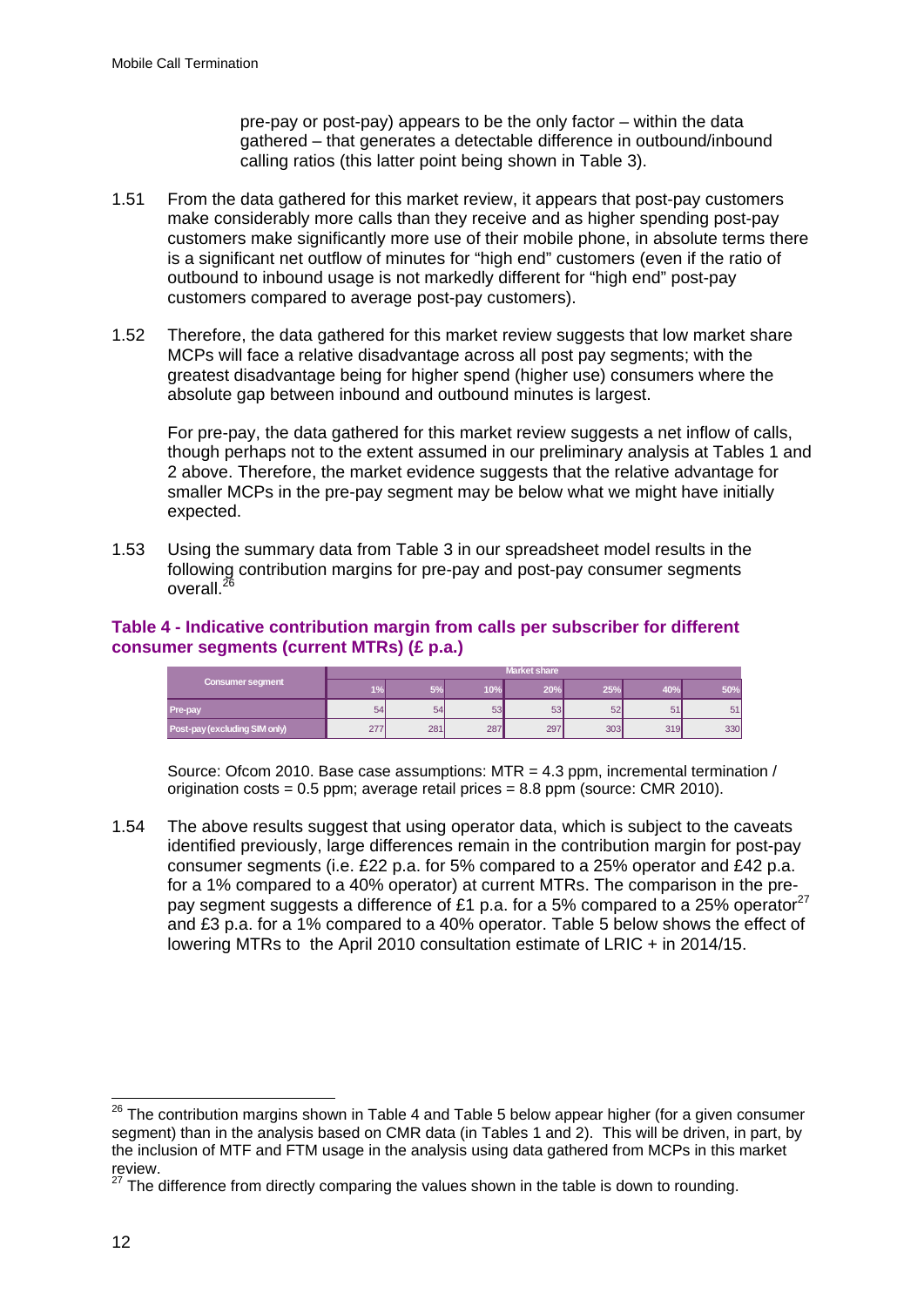#### **Table 5 - Indicative contribution margin from calls per subscriber for different consumer segments (based on LRIC + cost estimate in 2014/15) (£ p.a.)**

|                               | <b>Market share</b> |     |     |     |     |     |     |
|-------------------------------|---------------------|-----|-----|-----|-----|-----|-----|
| Consumer segment              | <b>COM</b>          |     | 10% | 20% | 25% |     | 50% |
| <b>Pre-pay</b>                | 49                  | 49  | 49  | 49  | 49  | 48  | 48  |
| Post-pay (excluding SIM only) | 356                 | 357 | 359 | 362 | 363 | 367 | 370 |

Source: Ofcom 2010. Base case assumptions: MTR = 1.5 ppm, incremental termination / origination costs = 0.5 ppm; average retail prices = 8.8 ppm (source: CMR 2010).

1.55 The above table suggests that lowering MTRs from the current level would reduce much of the difference in the contribution margin. However, some difference would remain for post-pay consumer segments (i.e. £6 p.a. for a 5% operator compared a 25% operator and £11 p.a. for a 1% operator compared to a 40% operator).

## **Next steps**

- 1.56 We are seeking comments on the potential effect on competition of mobile call termination rates (MTRs) above pure LRIC in light of asymmetries in share of subscribers
- 1.57 Any comments should be received by **4 January 2011**.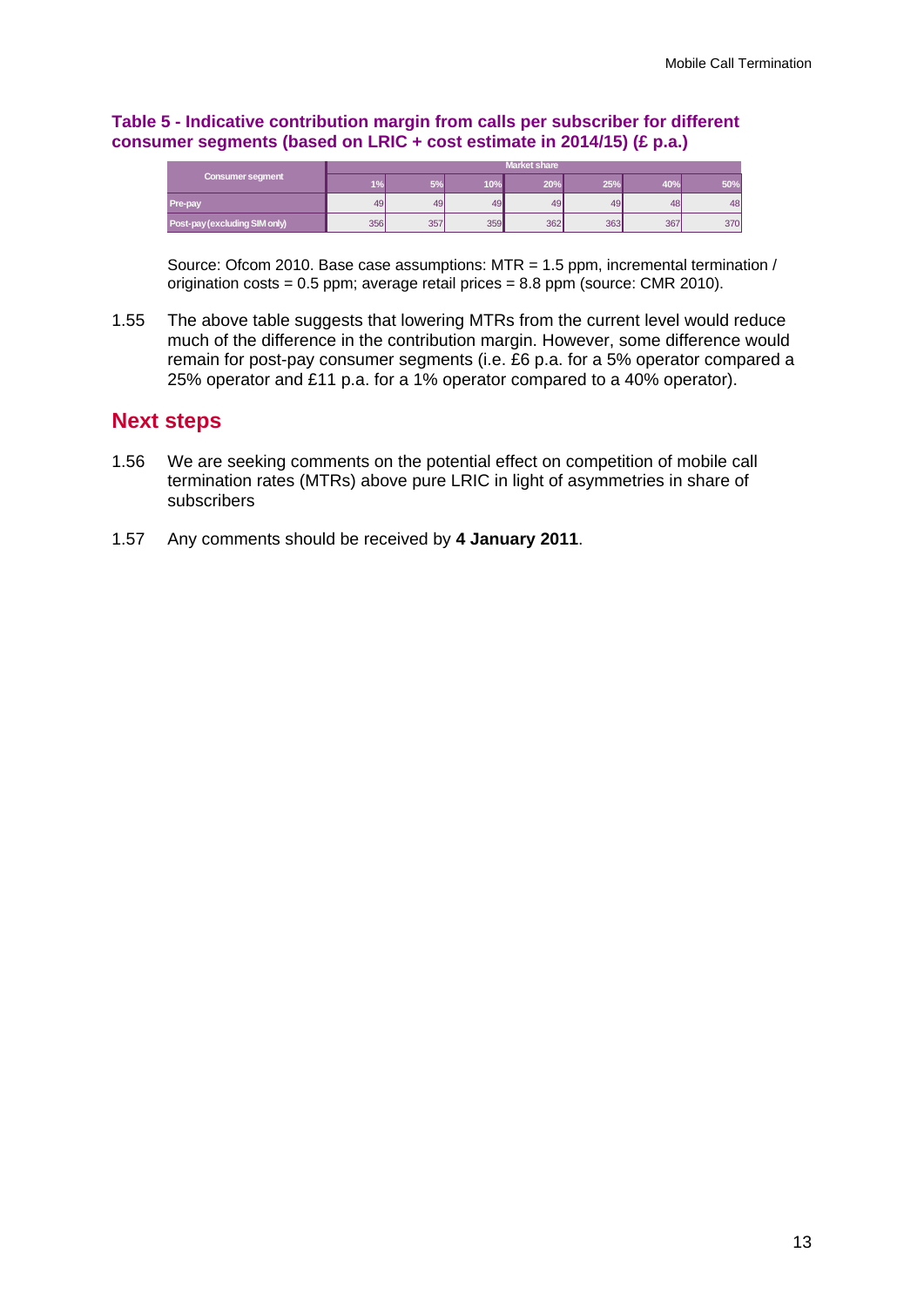## **Annex 1**

# **Responding to this consultation**

## **How to respond**

- A1.1 Ofcom invites written views and comments on the issues raised in this document, to be made **by 5pm on 4 January 2011**.
- A1.2 Ofcom strongly prefers to receive responses using the online web form at http://stakeholders.ofcom.org.uk/consultations/mtr, as this helps us to process the responses quickly and efficiently. We would also be grateful if you could assist us by completing a response cover sheet (see Annex 3), to indicate whether or not there are confidentiality issues. This response coversheet is incorporated into the online web form questionnaire.
- A1.3 For larger consultation responses particularly those with supporting charts, tables or other data - please email MCT.Review@ofcom.org.uk attaching your response in Microsoft Word format, together with a consultation response coversheet.
- A1.4 Responses may alternatively be posted or faxed to the address below, marked with the title of the consultation.

Paul Jacobus  $4<sup>th</sup>$  Floor Competition Group Riverside House 2A Southwark Bridge Road London SE1 9HA

- A1.5 Note that we do not need a hard copy in addition to an electronic version. Ofcom will acknowledge receipt of responses if they are submitted using the online web form but not otherwise.
- A1.6 It would be helpful if your response could include direct answers to the questions asked in this document, which are listed together at Annex X. It would also help if you can explain why you hold your views and how Ofcom's proposals would impact on you.

# **Further information**

A1.7 If you want to discuss the issues and questions raised in this consultation, or need advice on the appropriate form of response, please contact Paul Jacobus on 020 7981 3574.

# **Confidentiality**

A1.8 We believe it is important for everyone interested in an issue to see the views expressed by consultation respondents. We will therefore usually publish all responses on our website, www.ofcom.org.uk, ideally on receipt. If you think your response should be kept confidential, can you please specify what part or whether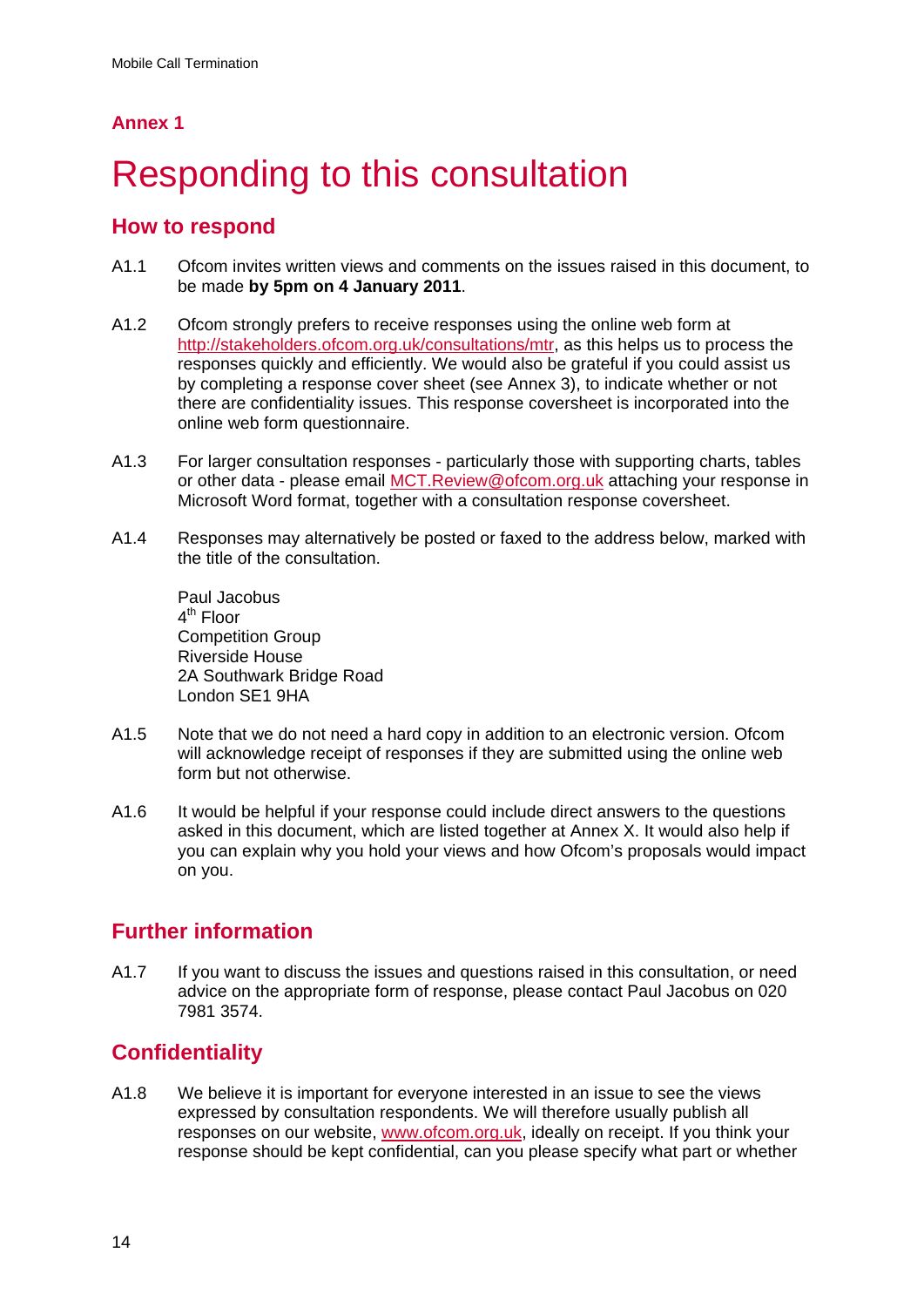all of your response should be kept confidential, and specify why. Please also place such parts in a separate annex.

- A1.9 If someone asks us to keep part or all of a response confidential, we will treat this request seriously and will try to respect this. But sometimes we will need to publish all responses, including those that are marked as confidential, in order to meet legal obligations.
- A1.10 Please also note that copyright and all other intellectual property in responses will be assumed to be licensed to Ofcom to use. Ofcom's approach on intellectual property rights is explained further on its website at http://www.ofcom.org.uk/about/accoun/disclaimer/

### **Next steps**

- A1.11 Following the end of the consultation period, Ofcom intends to publish a statement in the first quarter 2011.
- A1.12 Please note that you can register to receive free mail Updates alerting you to the publications of relevant Ofcom documents. For more details please see: http://www.ofcom.org.uk/static/subscribe/select\_list.htm

### **Ofcom's consultation processes**

- A1.13 Ofcom seeks to ensure that responding to a consultation is easy as possible. For more information please see our consultation principles in Annex 2.
- A1.14 If you have any comments or suggestions on how Ofcom conducts its consultations, please call our consultation helpdesk on 020 7981 3003 or e-mail us at consult@ofcom.org.uk . We would particularly welcome thoughts on how Ofcom could more effectively seek the views of those groups or individuals, such as small businesses or particular types of residential consumers, who are less likely to give their opinions through a formal consultation.
- A1.15 If you would like to discuss these issues or Ofcom's consultation processes more generally you can alternatively contact Vicki Nash, Director Scotland, who is Ofcom's consultation champion:

Vicki Nash **Ofcom** Sutherland House 149 St. Vincent Street Glasgow G2 5NW

Tel: 0141 229 7401 Fax: 0141 229 7433

Email vicki.nash@ofcom.org.uk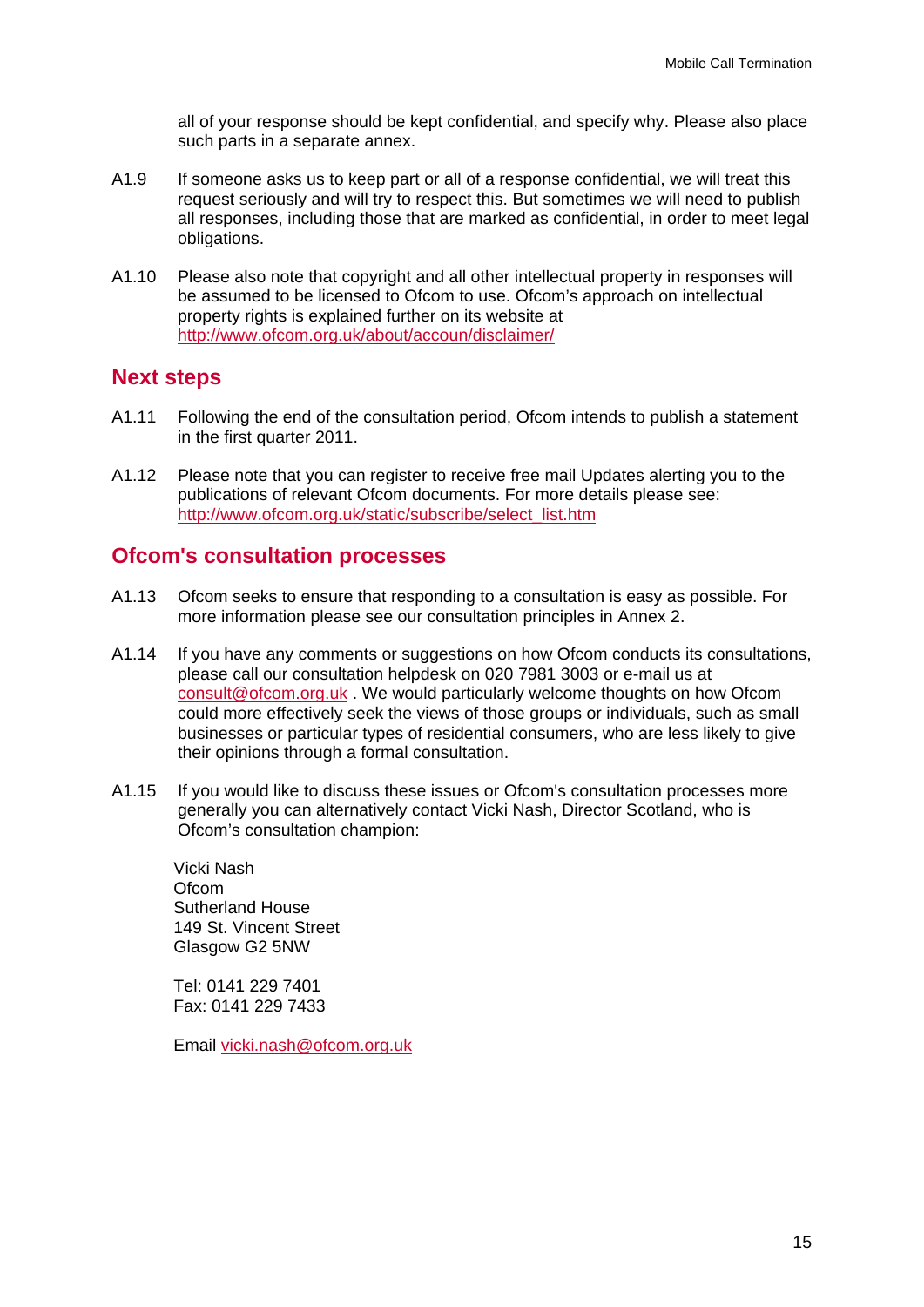# **Annex 2**

# **Ofcom's consultation principles**

A2.16 Ofcom has published the following seven principles that it will follow for each public written consultation:

## **Before the consultation**

A2.17 Where possible, we will hold informal talks with people and organisations before announcing a big consultation to find out whether we are thinking in the right direction. If we do not have enough time to do this, we will hold an open meeting to explain our proposals shortly after announcing the consultation.

## **During the consultation**

- A2.18 We will be clear about who we are consulting, why, on what questions and for how long.
- A2.19 We will make the consultation document as short and simple as possible with a summary of no more than two pages. We will try to make it as easy as possible to give us a written response. If the consultation is complicated, we may provide a shortened Plain English Guide for smaller organisations or individuals who would otherwise not be able to spare the time to share their views.
- A2.20 We will consult for up to 10 weeks depending on the potential impact of our proposals.
- A2.21 A person within Ofcom will be in charge of making sure we follow our own guidelines and reach out to the largest number of people and organisations interested in the outcome of our decisions. Ofcom's 'Consultation Champion' will also be the main person to contact with views on the way we run our consultations.
- A2.22 If we are not able to follow one of these principles, we will explain why.

## **After the consultation**

A2.23 We think it is important for everyone interested in an issue to see the views of others during a consultation. We would usually publish all the responses we have received on our website. In our statement, we will give reasons for our decisions and will give an account of how the views of those concerned helped shape those decisions.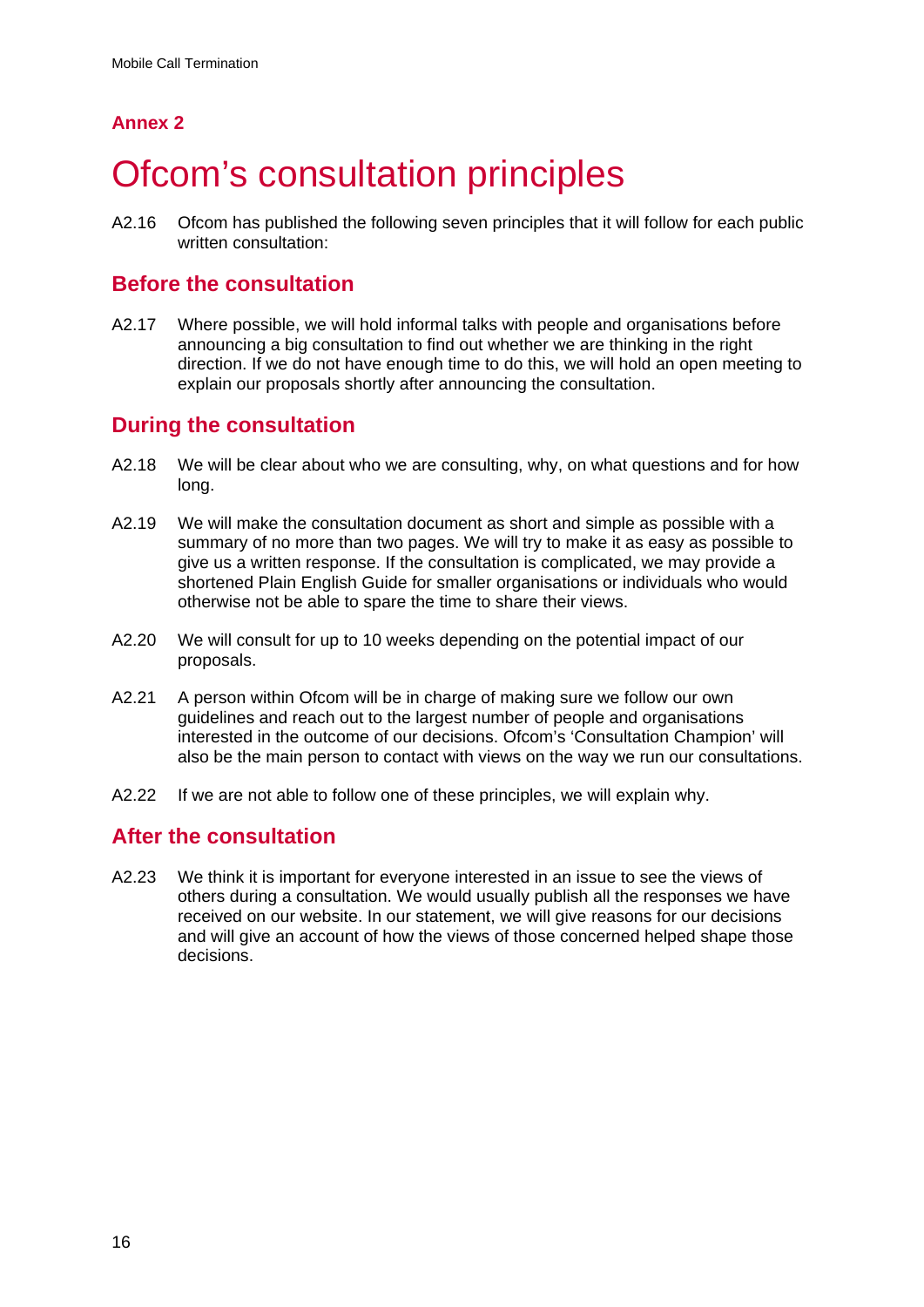## **Annex 3**

# 3 Consultation response cover sheet

- A3.24 In the interests of transparency and good regulatory practice, we will publish all consultation responses in full on our website, www.ofcom.org.uk.
- A3.25 We have produced a coversheet for responses (see below) and would be very grateful if you could send one with your response (this is incorporated into the online web form if you respond in this way). This will speed up our processing of responses, and help to maintain confidentiality where appropriate.
- A3.26 The quality of consultation can be enhanced by publishing responses before the consultation period closes. In particular, this can help those individuals and organisations with limited resources or familiarity with the issues to respond in a more informed way. Therefore Ofcom would encourage respondents to complete their coversheet in a way that allows Ofcom to publish their responses upon receipt, rather than waiting until the consultation period has ended.
- A3.27 We strongly prefer to receive responses via the online web form which incorporates the coversheet. If you are responding via email, post or fax you can download an electronic copy of this coversheet in Word or RTF format from the 'Consultations' section of our website at www.ofcom.org.uk/consult/.
- A3.28 Please put any parts of your response you consider should be kept confidential in a separate annex to your response and include your reasons why this part of your response should not be published. This can include information such as your personal background and experience. If you want your name, address, other contact details, or job title to remain confidential, please provide them in your cover sheet only, so that we don't have to edit your response.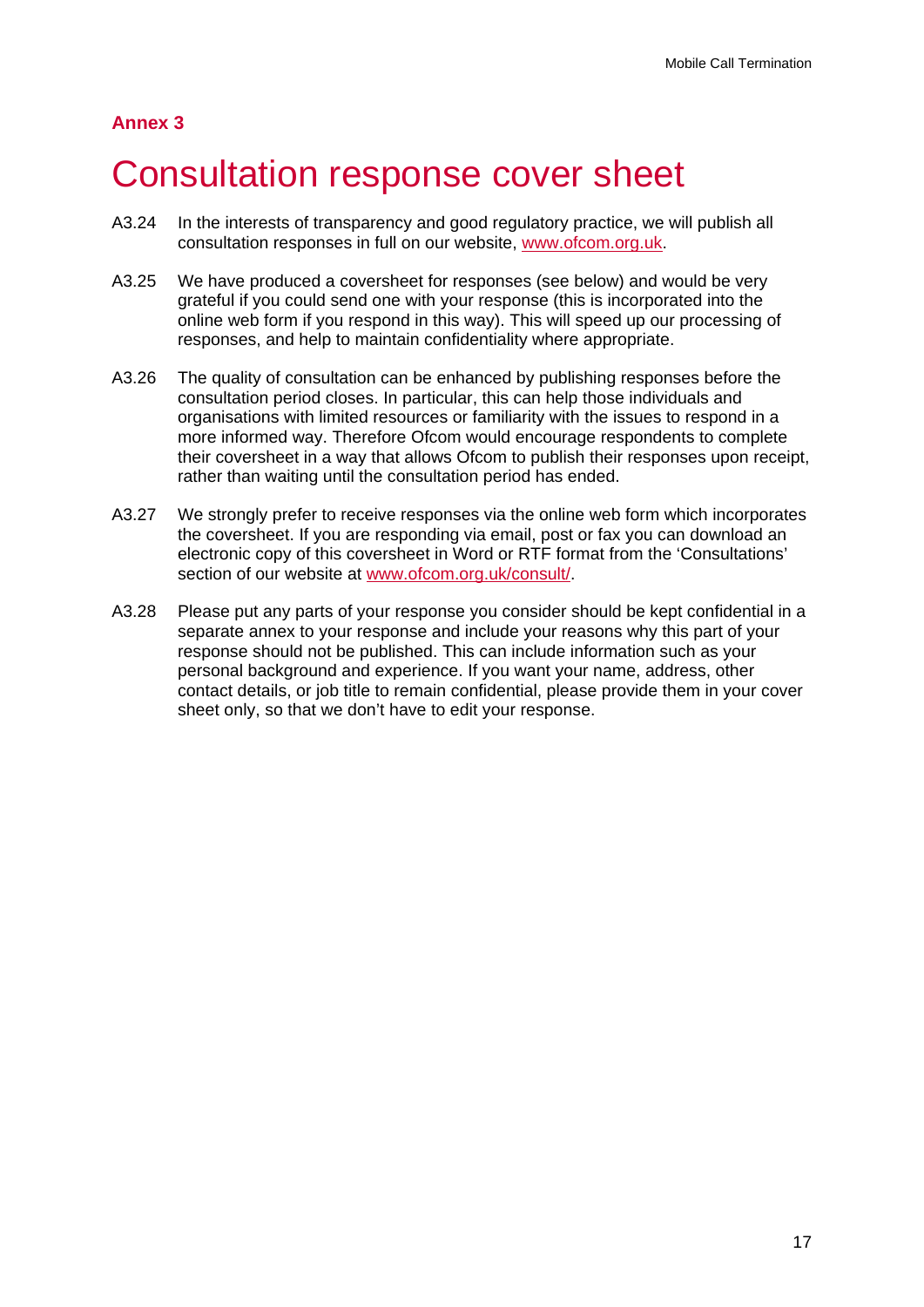# **Cover sheet for response to an Ofcom consultation**

| <b>BASIC DETAILS</b>                                                                                                                                                                                                                                                                                                                                                                                                                                                |  |  |  |  |  |
|---------------------------------------------------------------------------------------------------------------------------------------------------------------------------------------------------------------------------------------------------------------------------------------------------------------------------------------------------------------------------------------------------------------------------------------------------------------------|--|--|--|--|--|
| Consultation title:                                                                                                                                                                                                                                                                                                                                                                                                                                                 |  |  |  |  |  |
| To (Ofcom contact):                                                                                                                                                                                                                                                                                                                                                                                                                                                 |  |  |  |  |  |
| Name of respondent:                                                                                                                                                                                                                                                                                                                                                                                                                                                 |  |  |  |  |  |
| Representing (self or organisation/s):                                                                                                                                                                                                                                                                                                                                                                                                                              |  |  |  |  |  |
| Address (if not received by email):                                                                                                                                                                                                                                                                                                                                                                                                                                 |  |  |  |  |  |
| <b>CONFIDENTIALITY</b>                                                                                                                                                                                                                                                                                                                                                                                                                                              |  |  |  |  |  |
| Please tick below what part of your response you consider is confidential, giving your<br>reasons why                                                                                                                                                                                                                                                                                                                                                               |  |  |  |  |  |
| Nothing<br>Name/contact details/job title                                                                                                                                                                                                                                                                                                                                                                                                                           |  |  |  |  |  |
| Organisation<br>Whole response                                                                                                                                                                                                                                                                                                                                                                                                                                      |  |  |  |  |  |
| Part of the response<br>If there is no separate annex, which parts?                                                                                                                                                                                                                                                                                                                                                                                                 |  |  |  |  |  |
| If you want part of your response, your name or your organisation not to be published, can<br>Ofcom still publish a reference to the contents of your response (including, for any<br>confidential parts, a general summary that does not disclose the specific information or<br>enable you to be identified)?                                                                                                                                                     |  |  |  |  |  |
| <b>DECLARATION</b>                                                                                                                                                                                                                                                                                                                                                                                                                                                  |  |  |  |  |  |
| I confirm that the correspondence supplied with this cover sheet is a formal consultation<br>response that Ofcom can publish. However, in supplying this response, I understand that<br>Ofcom may need to publish all responses, including those which are marked as confidential,<br>in order to meet legal obligations. If I have sent my response by email, Ofcom can disregard<br>any standard e-mail text about not disclosing email contents and attachments. |  |  |  |  |  |
| Ofcom seeks to publish responses on receipt. If your response is<br>non-confidential (in whole or in part), and you would prefer us to<br>publish your response only once the consultation has ended, please tick here.                                                                                                                                                                                                                                             |  |  |  |  |  |
| Name<br>Signed (if hard copy)                                                                                                                                                                                                                                                                                                                                                                                                                                       |  |  |  |  |  |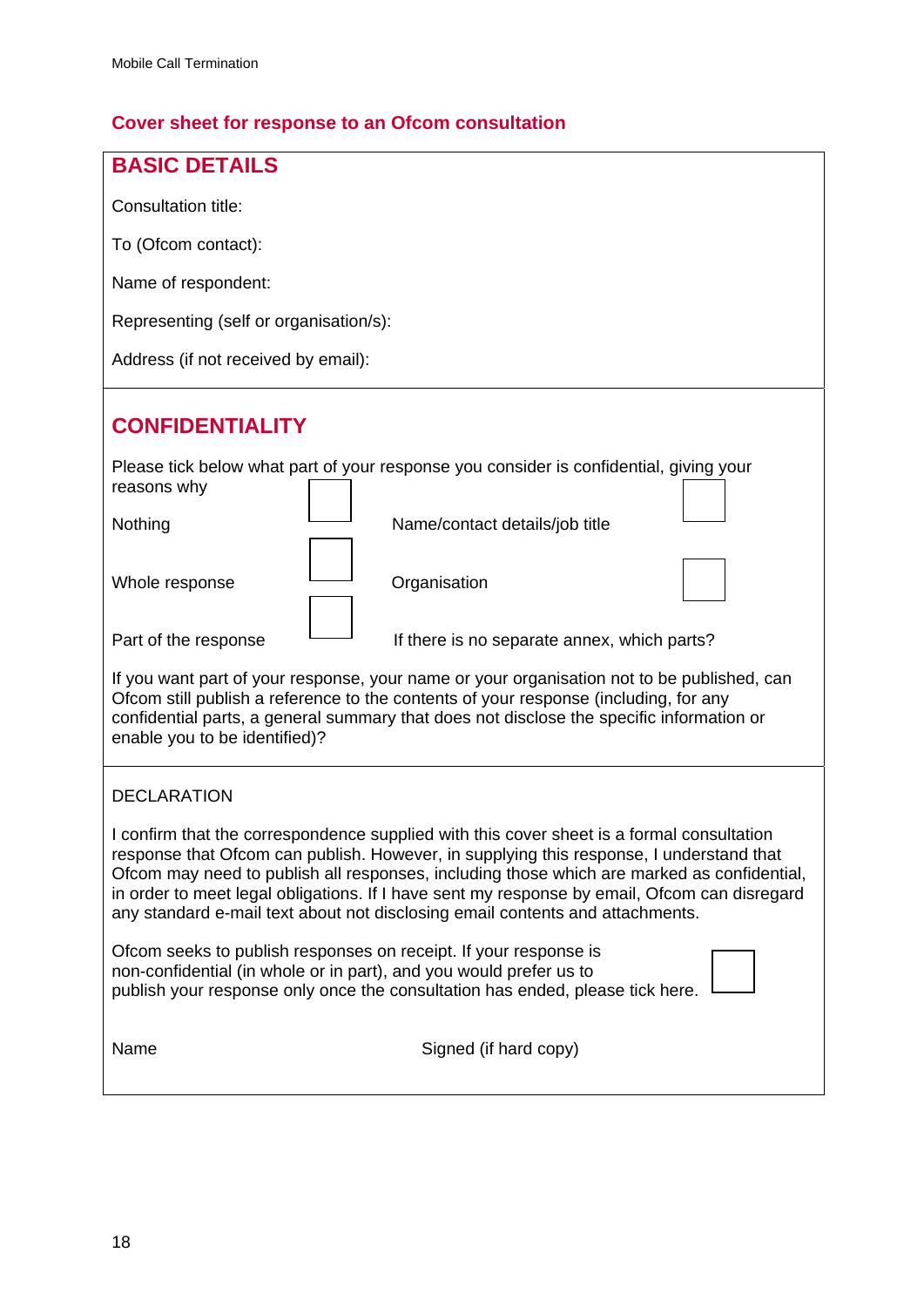### **Annex 4**

# Description of Ofcom's spreadsheet model

## **Introduction**

A4.29 In this Annex we describe the spreadsheet model we propose to use as one of the inputs into our analysis of the competition effects of high (symmetric) MTRs.

### **Model description**

#### **Overview**

- A4.30 The key modelling output is the average annual contribution margin per subscriber, which we calculate for consumers in one of three main consumer types:
	- **PAYG consumers:** these consumers receive more calls than they make. They also make the fewest number of calls in aggregate;
	- "**Low end" post-pay consumer:** these consumers have a balanced traffic profile but make fewer calls in aggregate than high end post-pay consumers; and
	- **"High end" post-pay consumer:** these consumers make more calls than they receive. This consumer type is assumed to make the most calls.
- A4.31 As described in Section 1, we are interested in any differences in the contribution margin for the average subscriber in each of different consumer segments for operators with different market shares. This is based on the assumption that the proportion of on-net calls is highly correlated with an operator's market share (see Section 1 and paragraphs **Error! Reference source not found.** to **Error! Reference source not found.** below for further explanation).
- A4.32 In our base case, we only modelled the effects of MTM calls (i.e. we do not consider revenues and costs associated with FTM or MTF calls).
- A4.33 In order to generate the notional contribution margin per subscriber in each consumer segment we used a number of other model inputs and assumptions. We describe our model assumptions and calculation steps in figure 3 below.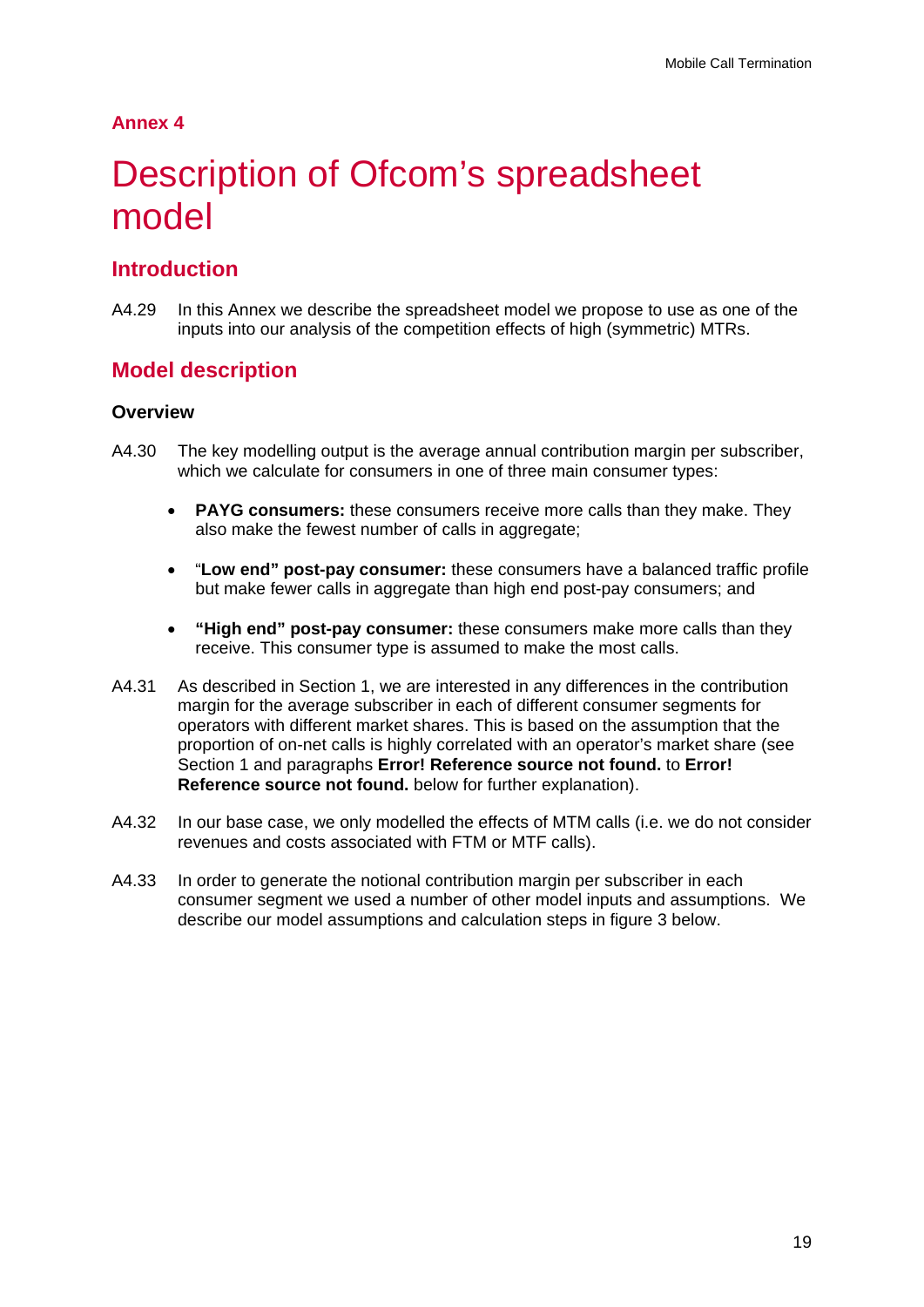### **Figure 3: Model structure**



### **Input assumptions and parameters**

- A4.34 The main modelling inputs and assumptions fall into two main categories:
	- 4.34.1 revenue and cost assumptions; and
	- 4.34.2 average inbound and outbound minutes per consumer per month.

#### Revenue and cost assumptions

- A4.35 For our revenue and cost parameters we rely on three key input assumptions.
	- 4.35.1 *Incremental network costs of termination and origination*: we use the estimate from the April 2010 consultation of the pure LRIC estimate of termination cost for the incremental network costs of both origination and termination (i.e. 0.5 ppm for origination and 0.5 ppm for termination (in 2008/09 prices)).
	- 4.35.2 *Symmetric MTR:* we assume that the MTR is symmetric between different MCPs (i.e. the MTR the focal operator pays to other MCPs is the same as the MTR it receives from other MCPs for each off-net call terminated on its network). In the model, the scenarios we consider depend on two possible symmetric MTR levels: first the current lowest regulated termination rate of 4.3ppm (in 2008/09 prices); and second our latest publicly available estimate of LRIC+ (based on the April 2010 consultation) of 1.5ppm in 2014/15 (in 2008/09 prices).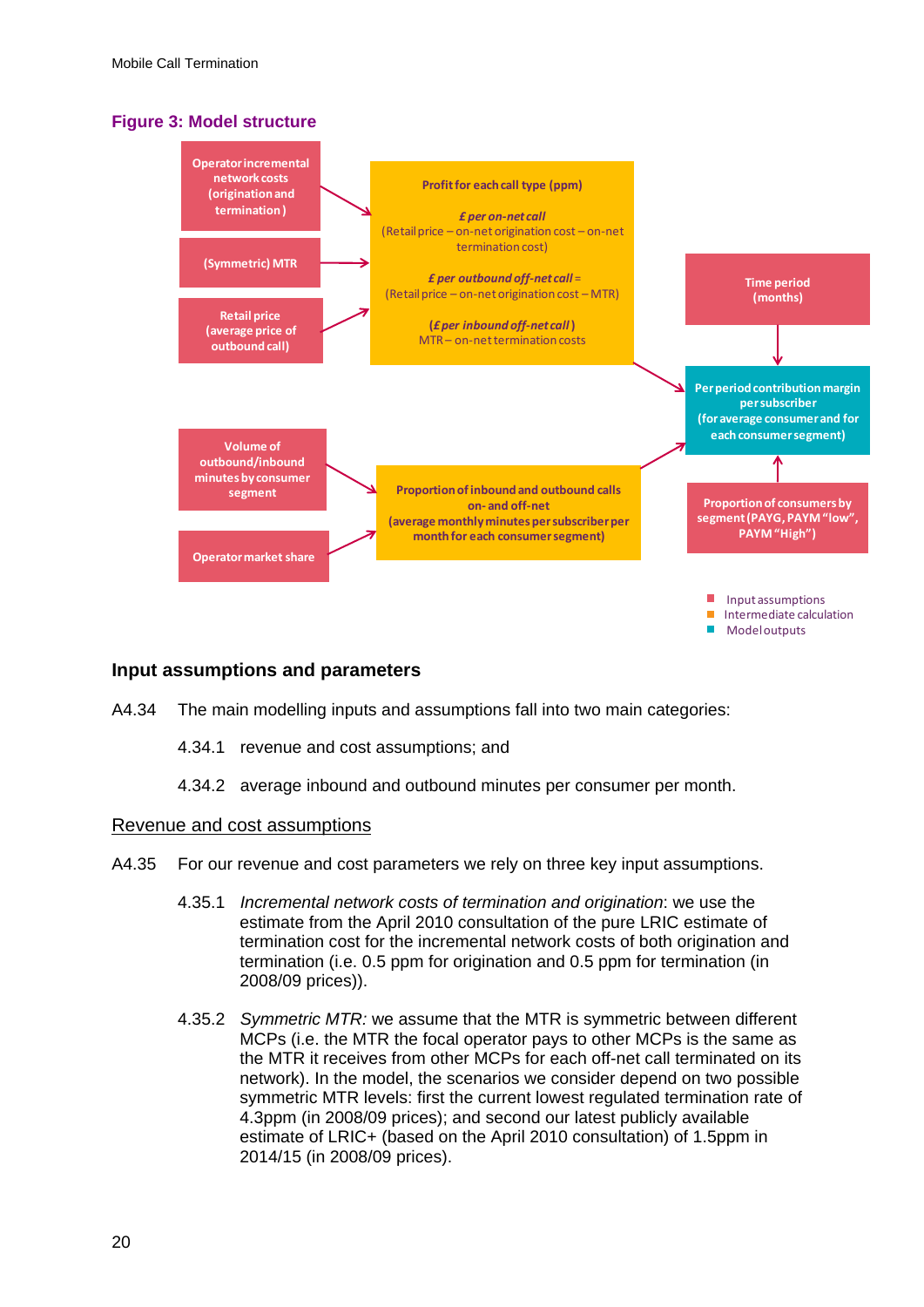4.35.3 *Retail prices (i.e. the average price of an outbound call):* in terms of retail prices, we have used data from Ofcom's Communications Market Report 2010 (Figure 5.76) for the average retail price of an outbound call of 8.8 ppm, which we have assumed applies uniformly across all consumer types.

#### Outbound and inbound minutes by consumer segment

- A4.36 For each consumer segment, in our base case we have used aggregate industry data to estimate the average monthly minutes of outbound and inbound calls.
- A4.37 Our base case outbound MTM call assumptions (minutes per subscriber per month) are:
	- 4.37.1 PAYG : 38 minutes per month;
	- 4.37.2 PAYM "low-end: 100 minutes per month
	- 4.37.3 PAYM "high-end": 288 minutes per month
- A4.38 These assumptions over monthly outbound minutes of MTM calls are based on aggregate industry data from Ofcom's Communications Market Report 2010.<sup>28</sup>
- A4.39 Our base case inbound call assumptions (minutes per subscriber per month) are:

4.39.1 PAYG : 71 minutes per month;

-

4.39.2 PAYM "low-end: 100 minutes per month

- 4.39.3 PAYM "high-end": 100 minutes per month
- A4.40 We derived these inbound call assumptions based on "low end" post pay consumers having balanced traffic. For simplicity, we also assumed that "high-end" post pay consumers receive the same volume of minutes as "low end" post pay. We then derived the implied volume of calls to PAYG consumers such that in total the volume of outbound calls to mobiles was equal to the volume of inbound calls to mobiles.
- A4.41 As an alternative calibration exercise, we have also considered data derived from an information request we issued on 17 September 2010 under section 135 of the Communications Act 2003 to each of the 8 largest MCPs. Using this data we considered the contribution margin associated with two consumer segments: prepay and all post-pay. This was based on the total inbound and outbound monthly minutes (including to and from fixed):

<sup>&</sup>lt;sup>28</sup> See CMR 2010: http://stakeholders.ofcom.org.uk/binaries/research/cmr/753567/UK-

telecoms.pdf Figure 5.72 of the CMR shows for the average mobile consumer the volume of outbound minutes per month by destination (on-net, off-net mobile, off-net to fixed etc). Combined with data in the CMR 2010 in Figure 5.73 on total outbound minutes for pre-pay and contract consumers, we were able to estimate the monthly minutes of outbound calls to mobiles (38 minutes for pre-pay consumers and 147 minutes for contract consumers). We further split contract consumers into "high-end" and "low-end", and we made certain assumptions over the volume of outbound calls to mobiles generated by each consumer segment. For simplicity, we assumed "low end" contract consumers made 100 minutes of calls per month. Given the total number of 147 minutes and the proportion of consumers in the "low-end" and "high-end" segments, we calculated that "high end" consumer segment would make 288 minutes of calls per month.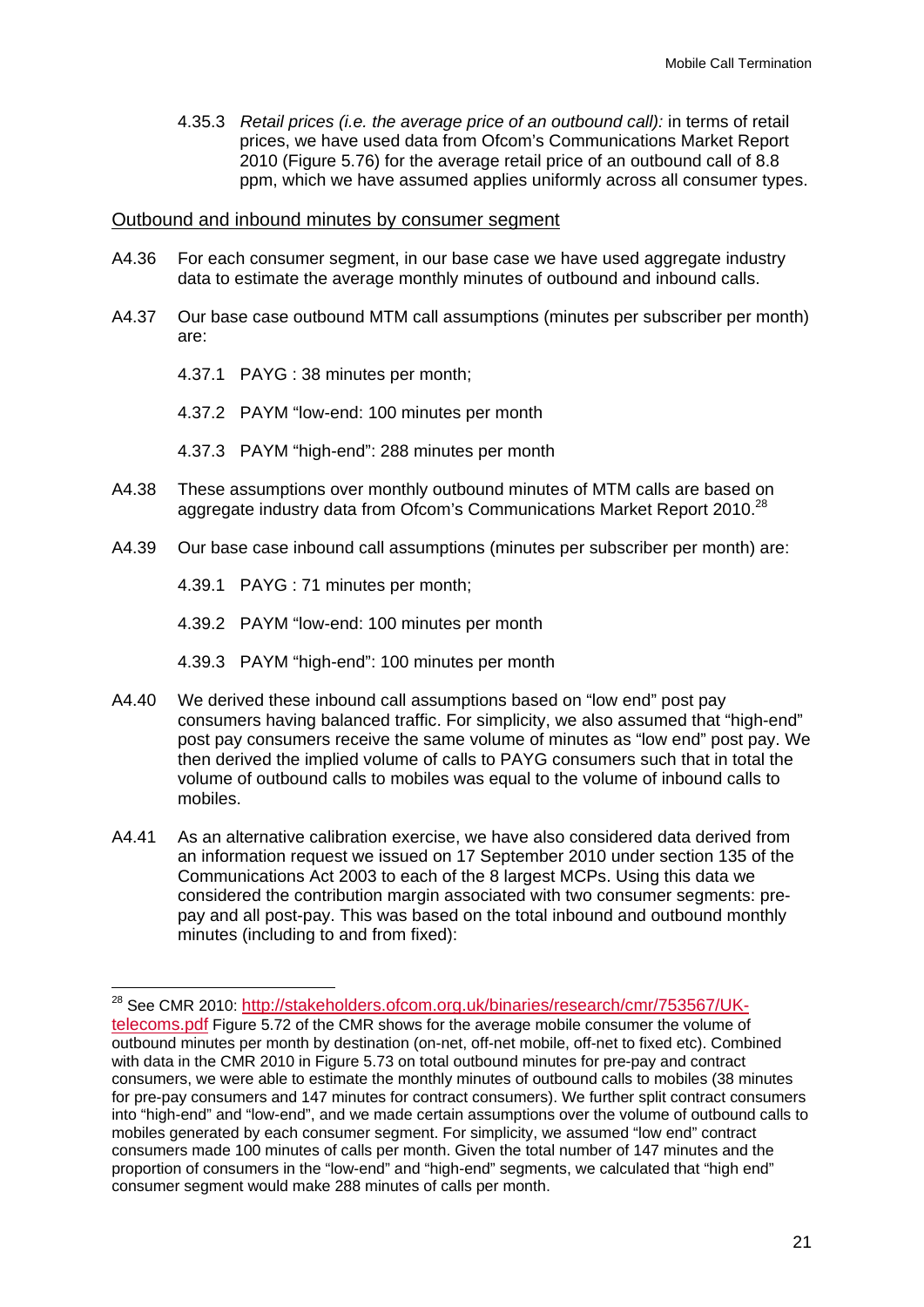- 4.41.1 Pre-pay: 51 minutes outbound; 65 minutes inbound
- 4.41.2 Post-pay: 411 minutes outbound; 172 inbound.

### **Calculation steps**

- A4.42 Using the assumptions discussed above as inputs, there are two main calculation steps in our model relating to:
	- 4.42.1 contribution margin per call type; and
	- 4.42.2 the proportion of inbound and outbound calls that are on- and off-net.

### Contribution margin per call type

- A4.43 The model calculates on a pence per minute basis, the notional profit derived from different call types. There are three call types considered in our model: on-net calls, outbound off-net calls and inbound off-net calls.
- A4.44 As shown in **Figure 3**, we calculate the (ppm) profit per call type based on the following:
	- 4.44.1 *Contribution margin per end-to-end on-net call* = Retail price on-net origination cost – on-net termination cost
	- 4.44.2 *Contribution margin per outbound off-net call* = Retail price on-net origination cost – MTR
	- 4.44.3 Contribution margin per inbound off-net call = MTR on-net termination costs

#### The proportion of inbound and outbound calls that are on- and off-net.

- A4.45 As set out above, a key input to the model is the number of monthly outbound and inbound minutes for each of the identified consumer segments (i.e. PAYG, PAYM "low" and PAYM "high"). Since we are interested in the impact of MTRs on operators with different subscriber shares, we therefore calculated for a given subscriber share the proportion of outbound calls that are on- and off-net and the proportion of inbound calls that are off-net.
- A4.46 For outbound calls we assumed that the proportion of calls that were on-net exactly equals an operator's share of subscribers. So an operator with a 5% share of subscribers would see 5% of its outbound calls on-net and 95% off-net. For inbound calls to this 5% operator, we assume that 95% of calls will be originated off-net and 5% originated on-net.

### **Model outputs**

A4.47 As the final step, we multiplied the contribution margin for each of the three call types by the associated number of average minutes (for the corresponding call type) for the particular consumer segment. The output of this calculation is the annual contribution margin per subscriber for each consumer segment. Finally, we